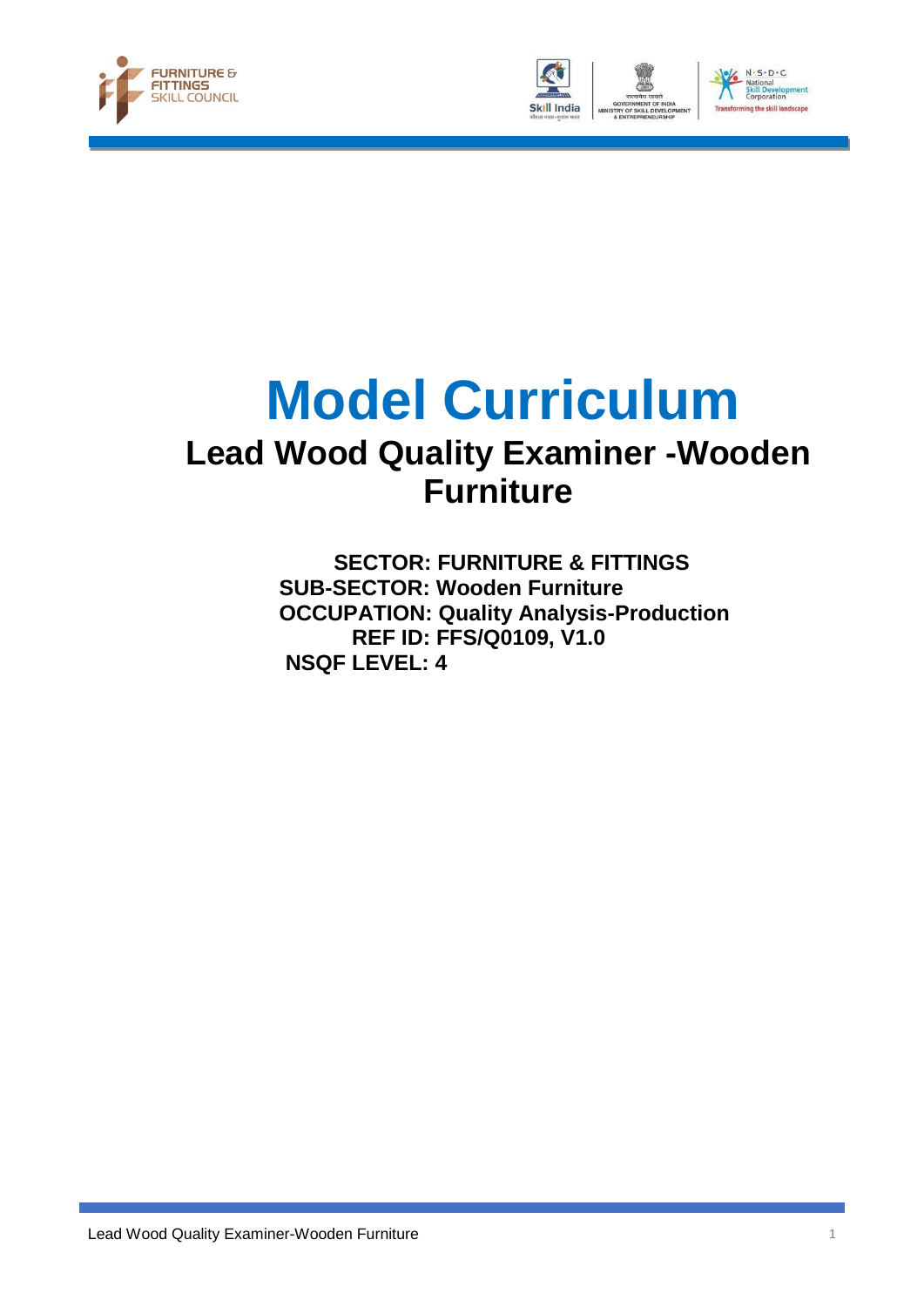





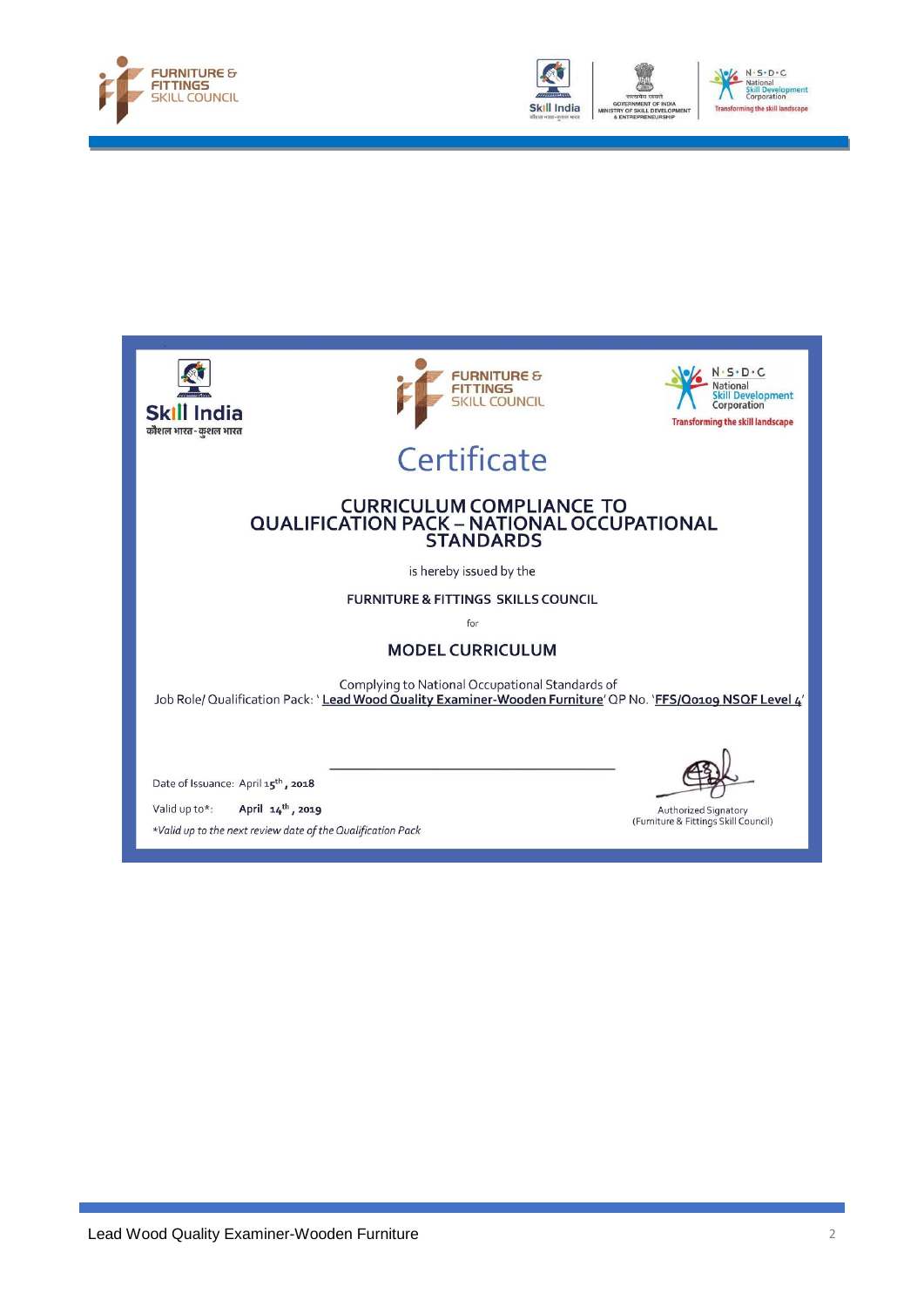



### **TABLE OF CONTENTS**

| 1. Curriculum                    |    |
|----------------------------------|----|
| 2. Trainer Prerequisites         | 09 |
| 3. Annexure: Assessment Criteria | 10 |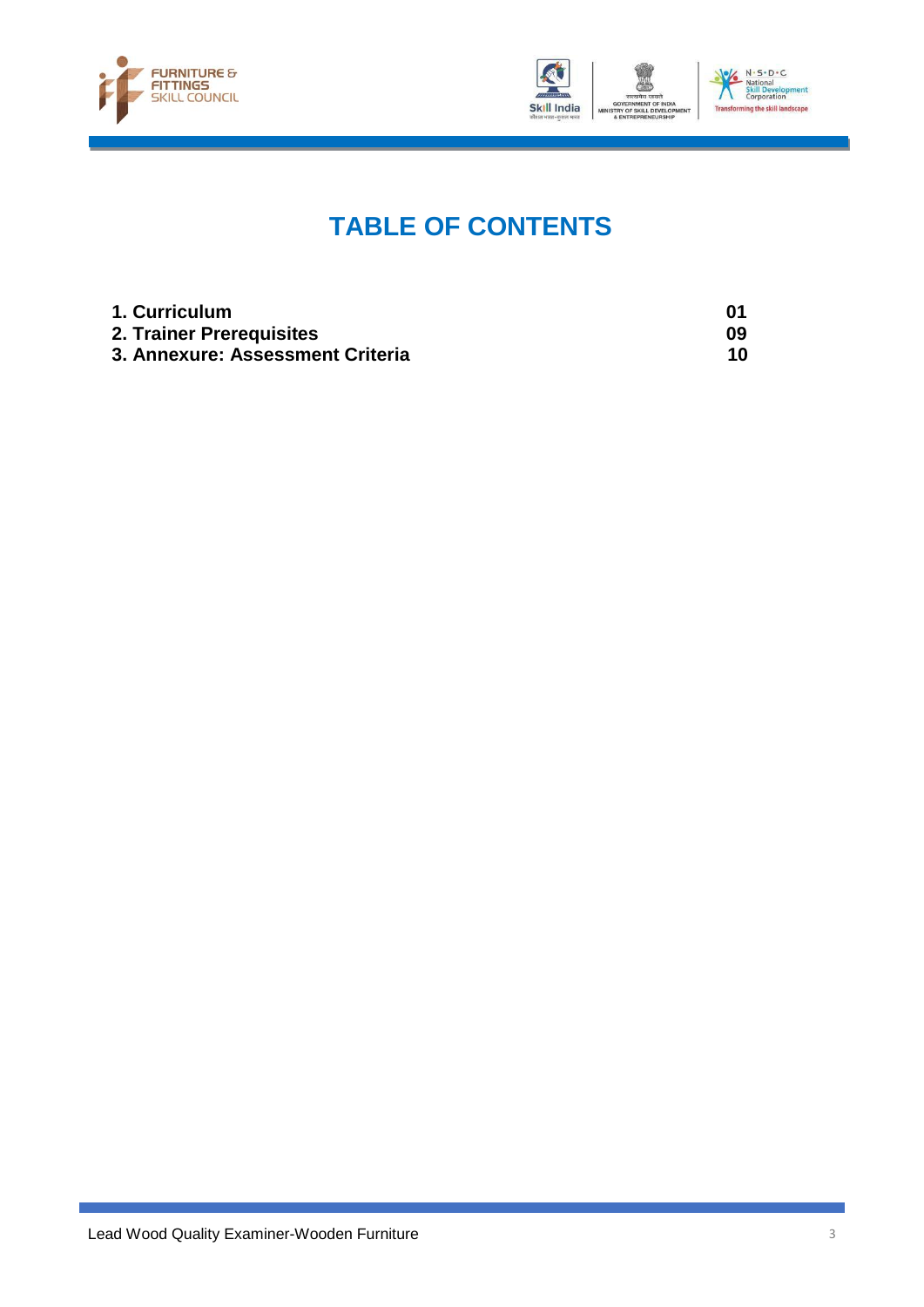



# <span id="page-3-0"></span>**Lead Wood Quality Examiner - Wooden Furniture**

#### **CURRICULUM / SYLLABUS**

This program is aimed at training candidates for the job of a "Lead Wood Quality Examiner -Wooden Furniture", in the "Furniture & Fittings" Sector/Industry and aims at building the following key competencies amongst the learner.

| <b>Program Name</b>                                 |                                                                                                                                                                                                                                                                                                                                                                                                                                                                                                                                                                                                                             | <b>Lead Wood Quality Examiner - Wooden Furniture</b> |            |
|-----------------------------------------------------|-----------------------------------------------------------------------------------------------------------------------------------------------------------------------------------------------------------------------------------------------------------------------------------------------------------------------------------------------------------------------------------------------------------------------------------------------------------------------------------------------------------------------------------------------------------------------------------------------------------------------------|------------------------------------------------------|------------|
| <b>Qualification Pack</b><br>Name & Reference<br>ID | FFS/Q0109, v1.0                                                                                                                                                                                                                                                                                                                                                                                                                                                                                                                                                                                                             |                                                      |            |
| <b>Version No.</b>                                  | 1.0                                                                                                                                                                                                                                                                                                                                                                                                                                                                                                                                                                                                                         | <b>Version Update Date</b>                           | 12-07-2017 |
| <b>Pre-requisites to</b><br><b>Training</b>         | Class XII<br>1-2 years or relevant experience                                                                                                                                                                                                                                                                                                                                                                                                                                                                                                                                                                               |                                                      |            |
| <b>Training Outcomes</b>                            | After completing this programme, participants will be able to:<br>test natural wood and finished products at different stages of production or<br>$\bullet$<br>at completion<br>achieve productivity and quality standard<br>$\bullet$<br>well versed with health and safety measures in terms of personal safety and<br>$\bullet$<br>equipment safety relevant to carpentry occupation<br>maintain work area and ensure tools and machines are maintained as per<br>$\bullet$<br>norms<br>work effectively with stakeholder, colleague, customer etc. adhering to the<br>$\bullet$<br>organizational rules and regulations |                                                      |            |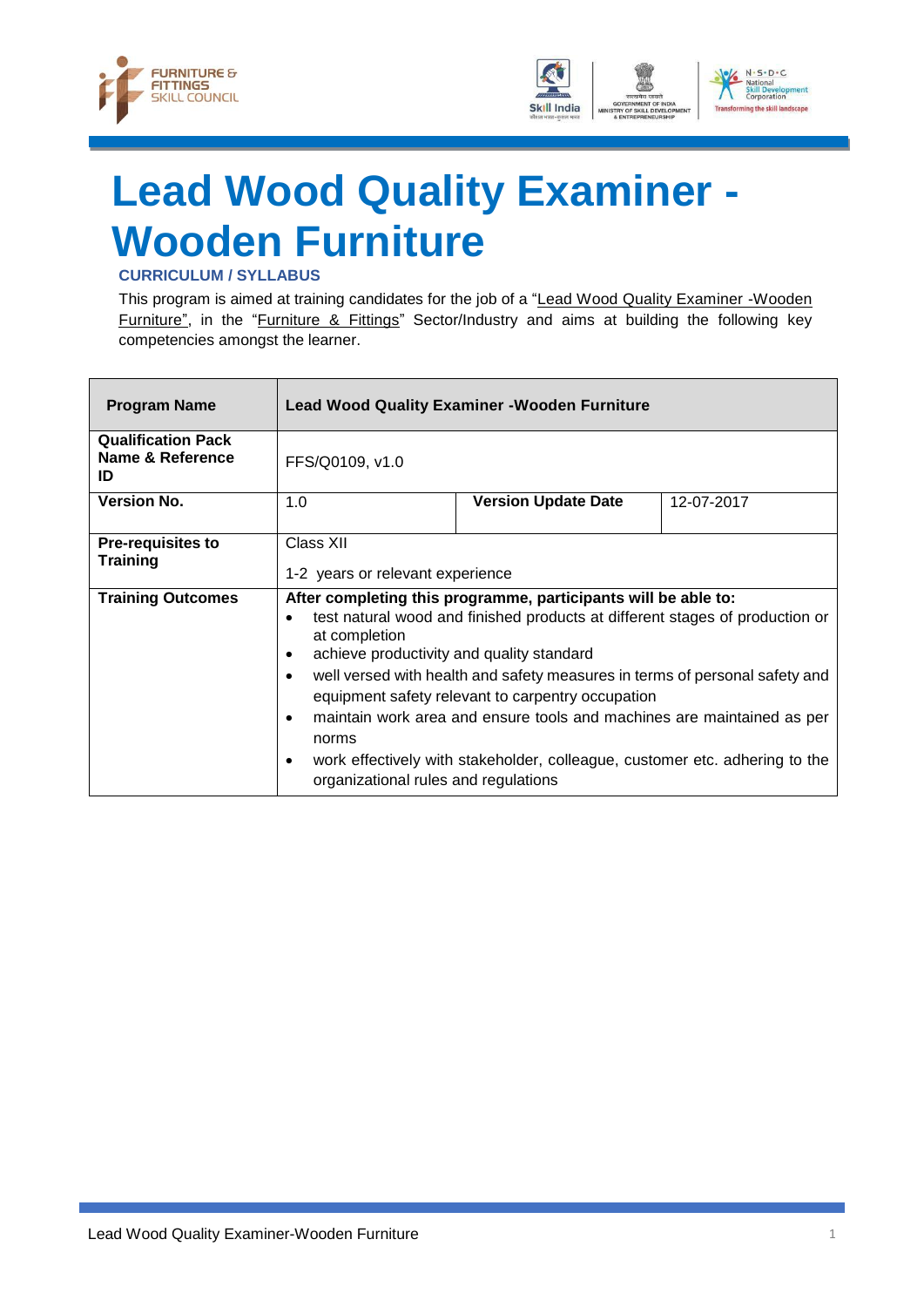



This course encompasses 5 out of 5 NOS (National Occupational Standards), of "Lead Wood Quality Examiner -Wooden Furniture" Qualification Pack issued by "Furniture & Fittings Skill Council".

| <b>Sr</b><br><b>No</b> | <b>Module</b>                                                                                                                                                                                                                                             | <b>Key Learning Outcomes</b>                                                                                                                                                                                                                                                                                                                                                                                                                 | <b>Equipment required</b>                                                                                                                                                                   |
|------------------------|-----------------------------------------------------------------------------------------------------------------------------------------------------------------------------------------------------------------------------------------------------------|----------------------------------------------------------------------------------------------------------------------------------------------------------------------------------------------------------------------------------------------------------------------------------------------------------------------------------------------------------------------------------------------------------------------------------------------|---------------------------------------------------------------------------------------------------------------------------------------------------------------------------------------------|
| $\mathbf{1}$           | <b>Introduction</b><br><b>Theory Duration</b><br>(hh:mm)<br>08:00<br><b>Practical</b><br><b>Duration</b><br>(hh:mm)<br>00:00<br><b>Corresponding</b><br><b>NOS Code</b><br><b>Bridge Module</b>                                                           | Recognize the importance of general<br>$\bullet$<br>disciple in the class room (do's and<br>don'ts)<br>Explain the roles and responsibilities of a<br>Lead Wood Quality Examiner - Wooden<br>Furniture and its job opportunities<br>Explain scope of furniture & fittings<br>industry<br>Impart basic skills of communication<br>$\bullet$<br>List expectations and outcome from the<br>$\bullet$<br>training                                |                                                                                                                                                                                             |
| 2                      | <b>Understanding</b><br>the<br>organizational<br>context/<br>company/<br>employer<br><b>Theory Duration</b><br>(hh:mm)<br>08:00<br><b>Practical</b><br><b>Duration</b><br>(hh:mm)<br>00:00<br><b>Corresponding</b><br><b>NOS Code</b><br><b>FFS/N0117</b> | Discuss codes, standards, policies,<br>$\bullet$<br>manuals, rules and regulation of the<br>organization<br>Contact the concerned persons in case of<br>$\bullet$<br>queries on procedures/products/<br>escalation/ any problem                                                                                                                                                                                                              |                                                                                                                                                                                             |
| 3                      | <b>Maintenance of</b><br>work area, tools<br>and machines<br><b>Theory Duration</b><br>(hh:mm)<br>04:00<br><b>Practical</b><br><b>Duration</b><br>(hh:mm)<br>08:00<br><b>Corresponding</b><br><b>NOS Code</b><br><b>FFS/N8501</b>                         | Handle material, machinery, equipment<br>and tools with safety<br>Prepare work area<br>$\bullet$<br>Maintain a clean and hazard free<br>$\bullet$<br>working area<br>Deal with work interruptions<br>$\bullet$<br>Ensure safe and correct handling of<br>$\bullet$<br>materials, equipment and tools<br>Keep tools, equipment and<br>$\bullet$<br>consumables safely after use<br>Work in a comfortable position with the<br>correct posture | Moisture meter, meter<br>type, digital vernier<br>caliper, angle measure,<br>sliding bevel angle,<br>level plumb, steel flat<br>bar, utility knife, coin,<br>gloss meter, cross cut<br>test |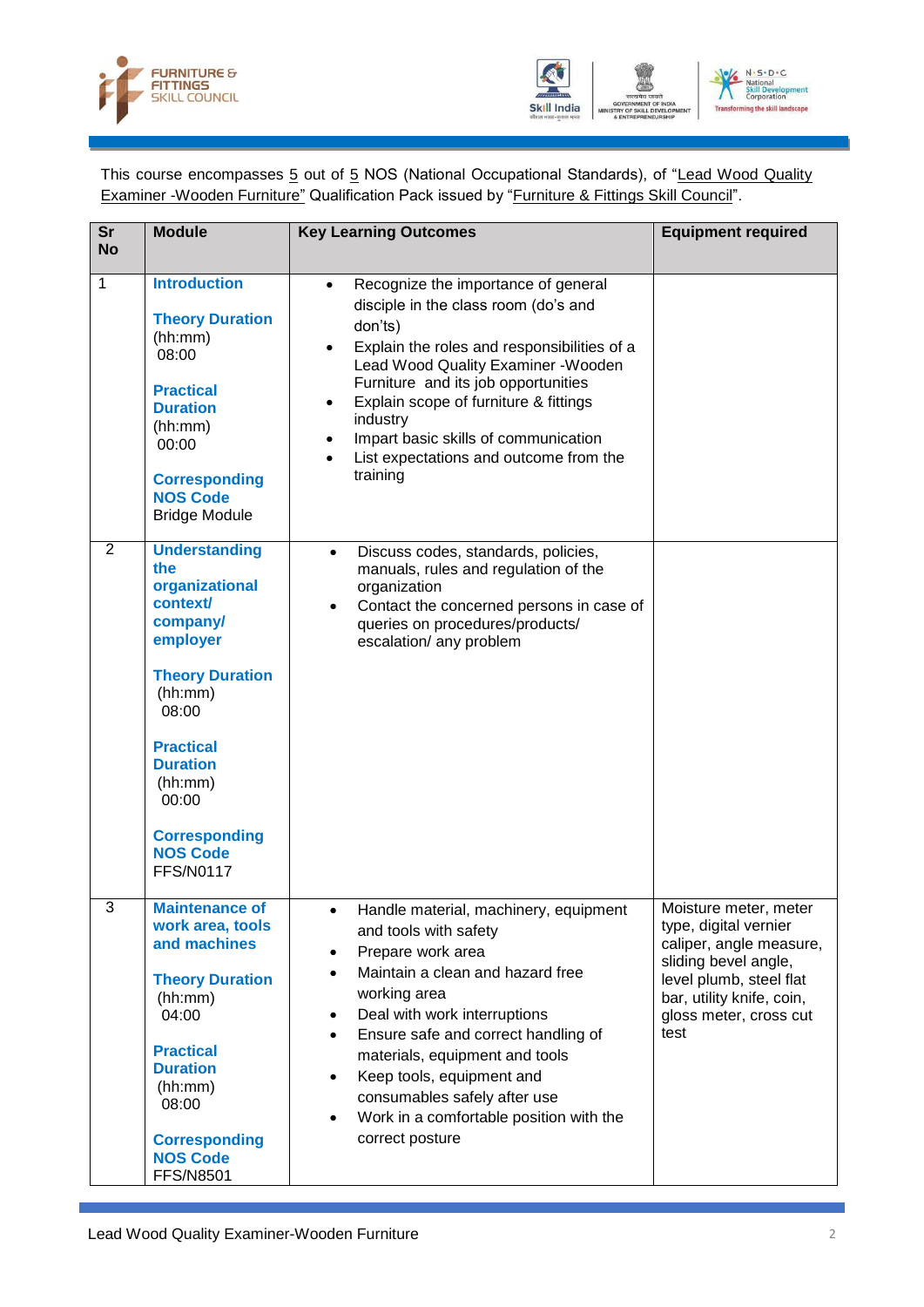



**DF SKIL** 



|                |                                                                                                                                                                                                                              | Select the cleaning equipment and<br>$\bullet$<br>methods appropriately for the work to be<br>carried out<br>Disposal of waste safely in the<br>$\bullet$<br>designated location<br>Maintain appropriate environment to<br>$\bullet$<br>protect stock from pilfering, theft,<br>damage and deterioration                                                                                                                                                                                                                                                                                                                                                                                                                                                                                                                                                                                                                                                                                                                                                                               |                                                                                                                                          |
|----------------|------------------------------------------------------------------------------------------------------------------------------------------------------------------------------------------------------------------------------|----------------------------------------------------------------------------------------------------------------------------------------------------------------------------------------------------------------------------------------------------------------------------------------------------------------------------------------------------------------------------------------------------------------------------------------------------------------------------------------------------------------------------------------------------------------------------------------------------------------------------------------------------------------------------------------------------------------------------------------------------------------------------------------------------------------------------------------------------------------------------------------------------------------------------------------------------------------------------------------------------------------------------------------------------------------------------------------|------------------------------------------------------------------------------------------------------------------------------------------|
| 4              | <b>Ensuring health</b><br>and safety at<br>workplace<br><b>Theory Duration</b><br>(hh:mm)<br>04:00<br><b>Practical</b><br><b>Duration</b><br>(hh:mm)<br>04:00<br><b>Corresponding</b><br><b>NOS Code</b><br><b>FFS/N8601</b> | Work safely by complying relevant<br>$\bullet$<br>guidelines<br>Assess the worksite for any possible<br>$\bullet$<br>health and safety hazards<br>Follow instructions of manufacturer<br>related to safe use of materials<br>Ensure safe handling and disposal of<br>$\bullet$<br>waste and debris<br>Undertake first aid activities in case of<br>$\bullet$<br>any accident<br>Demonstrate use of appropriate personal<br>protective equipment compatible to the<br>work<br>Maintain correct body posture while<br>working for long hours and carrying<br>heavy materials<br>Follow the processes involved while<br>$\bullet$<br>lifting, carrying or moving heavy wooden<br>furniture and accessories from one place<br>to another<br>Handle all required tools, machines,<br>٠<br>materials and equipment safely<br>Adhere to relevant occupational safety<br>$\bullet$<br>procedures while handling sharp tools,<br>glass, heavy wood, and chemicals<br>Apply good housekeeping practices by<br>keeping the work area tidy<br>Report any accident duly to the<br>authorized person | Masks, safety glasses,<br>ear muffs, safety<br>footwear, gloves,<br>aprons etc.<br>First aid,<br>different types of fire<br>extinguisher |
| $\overline{5}$ | <b>Dealing with</b><br>emergencies<br><b>Theory Duration</b><br>(hh:mm)<br>04:00<br><b>Practical</b><br><b>Duration</b><br>(hh:mm)<br>04:00<br><b>Corresponding</b><br><b>NOS Code</b><br><b>FFS/N8601</b>                   | Follow the electrical safety measures<br>$\bullet$<br>while working with electrical power tools<br>and equipment<br>Follow the evacuation procedures in the<br>$\bullet$<br>event of an emergency, accident, fire or<br>natural calamity<br>Ensure general health and safety<br>$\bullet$<br>equipment are available at site<br>Comply with the restrictions imposed on<br>$\bullet$<br>harmful chemicals during working hours<br>Know the correct rescue techniques<br>$\bullet$<br>during a fire hazard<br>Demonstrate good housekeeping to<br>$\bullet$<br>prevent accidents<br>Demonstrate the correct use of a fire<br>extinguisher                                                                                                                                                                                                                                                                                                                                                                                                                                               | Masks, safety glasses,<br>ear muffs, safety<br>footwear, gloves,<br>aprons, first aid,<br>different types of fire<br>extinguisher        |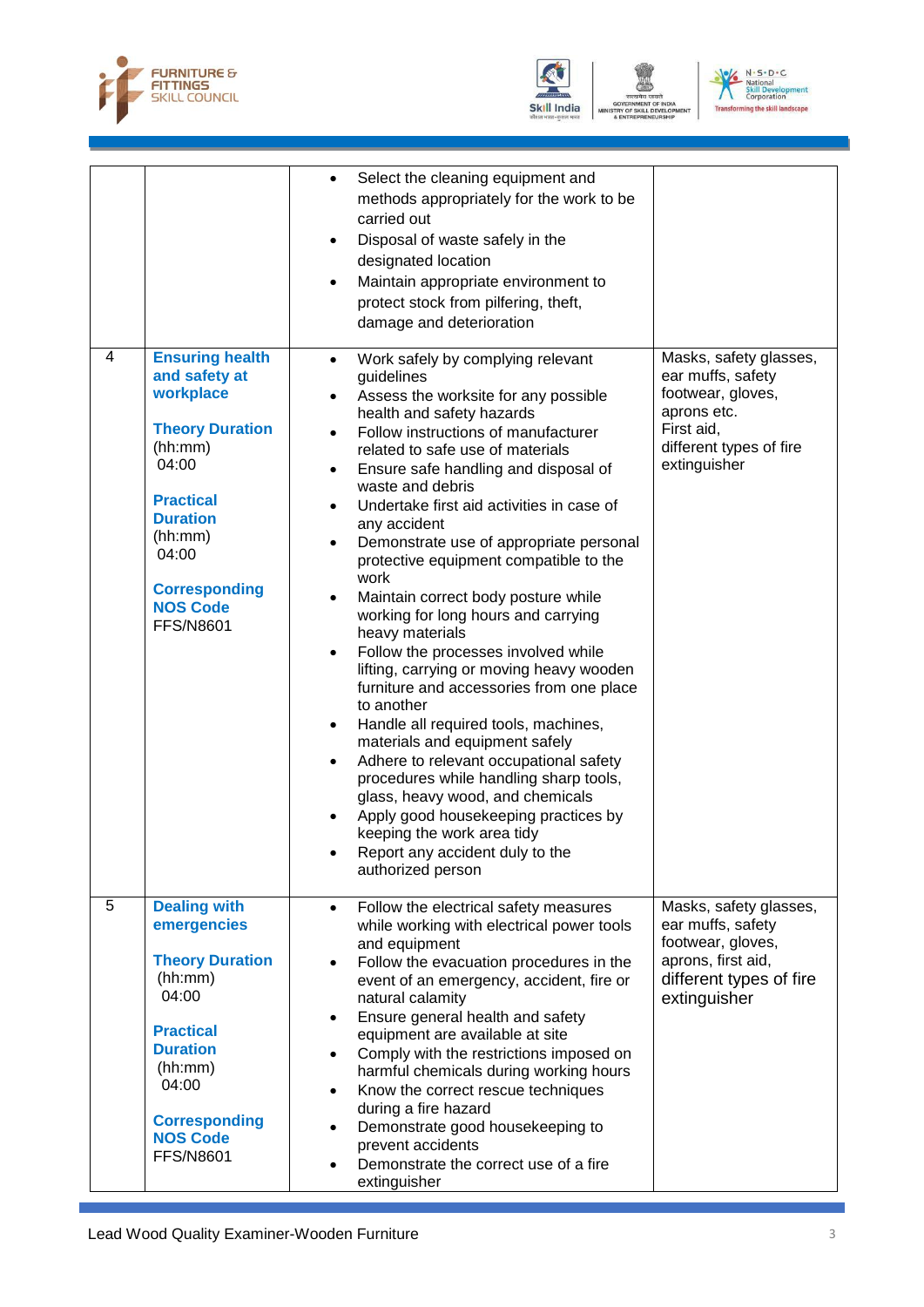



**DF SKILL** 



|   |                                                                                                                                                                                                                   | Respond promptly and appropriately to<br>$\bullet$<br>an accident situation or medical<br>emergency<br>Know the methods of accident prevention<br>in the working area                                                                                                                                                                                                                                                                                                                                                                                                                                                                                                                      |                                                                                                                                                                                             |
|---|-------------------------------------------------------------------------------------------------------------------------------------------------------------------------------------------------------------------|--------------------------------------------------------------------------------------------------------------------------------------------------------------------------------------------------------------------------------------------------------------------------------------------------------------------------------------------------------------------------------------------------------------------------------------------------------------------------------------------------------------------------------------------------------------------------------------------------------------------------------------------------------------------------------------------|---------------------------------------------------------------------------------------------------------------------------------------------------------------------------------------------|
| 6 | <b>Interaction with</b><br><b>seniors</b><br><b>Theory Duration</b><br>(hh:mm)<br>04:00<br><b>Practical</b><br><b>Duration</b><br>(hh:mm)<br>04:00<br><b>Corresponding</b><br><b>NOS Code</b><br><b>FFS/N8801</b> | Seek clarifications on policies from the<br>$\bullet$<br>supervisor or other authorized personnel<br>Identify any deviations to the appropriate<br>authority<br>Address the problems effectively and<br>$\bullet$<br>report to immediate supervisor<br>Seek instructions from supervisor<br>$\bullet$<br>Follow the escalation matrix in case of<br>$\bullet$<br>any grievance                                                                                                                                                                                                                                                                                                             |                                                                                                                                                                                             |
| 7 | <b>Work effectively</b><br><b>Theory Duration</b><br>(hh:mm)<br>04:00<br><b>Practical</b><br><b>Duration</b><br>(hh:mm)<br>04:00<br><b>Corresponding</b><br><b>NOS Code</b><br><b>FFS/N8801</b>                   | Coordinate with colleagues to achieve<br>$\bullet$<br>work objectives<br>Display courteous behaviour<br>Respond politely to customer queries and<br>team members<br>Follow strict dress code at work place<br>$\bullet$<br>Keep work area in a tidy and organized<br>$\bullet$<br>manner<br>Adhere to the timelines and quality<br>$\bullet$<br>standards<br>Follow organizational policies and<br>$\bullet$<br>procedures<br>Share information with team wherever<br>$\bullet$<br>and whenever required<br>Work together with co-workers in a<br>synchronized manner<br>Show respect to others and their work<br>Display active listening skills while<br>interacting with others at work |                                                                                                                                                                                             |
| 8 | <b>Understanding</b><br>the work<br>requirement and<br>set up<br>preparation<br><b>process</b><br><b>Theory Duration</b><br>(hh:mm)<br>08:00<br><b>Practical</b><br><b>Duration</b><br>(hh:mm)<br>08:00           | Coordinate with supervisor and<br>$\bullet$<br>understand clearly the application of<br>wood to be used in furniture piece<br>Collect the furniture drawings, product<br>sample/wood log<br>Comprehend the job sheet to know the<br>specifications, work instruction notes and<br>work manuals<br>Ensure that all measuring equipment is<br>$\bullet$<br>within calibration date and approved for<br>usage                                                                                                                                                                                                                                                                                 | Moisture meter, meter<br>type, digital vernier<br>caliper, angle measure,<br>sliding bevel angle,<br>level plumb, steel flat<br>bar, utility knife, coin,<br>gloss meter, cross cut<br>test |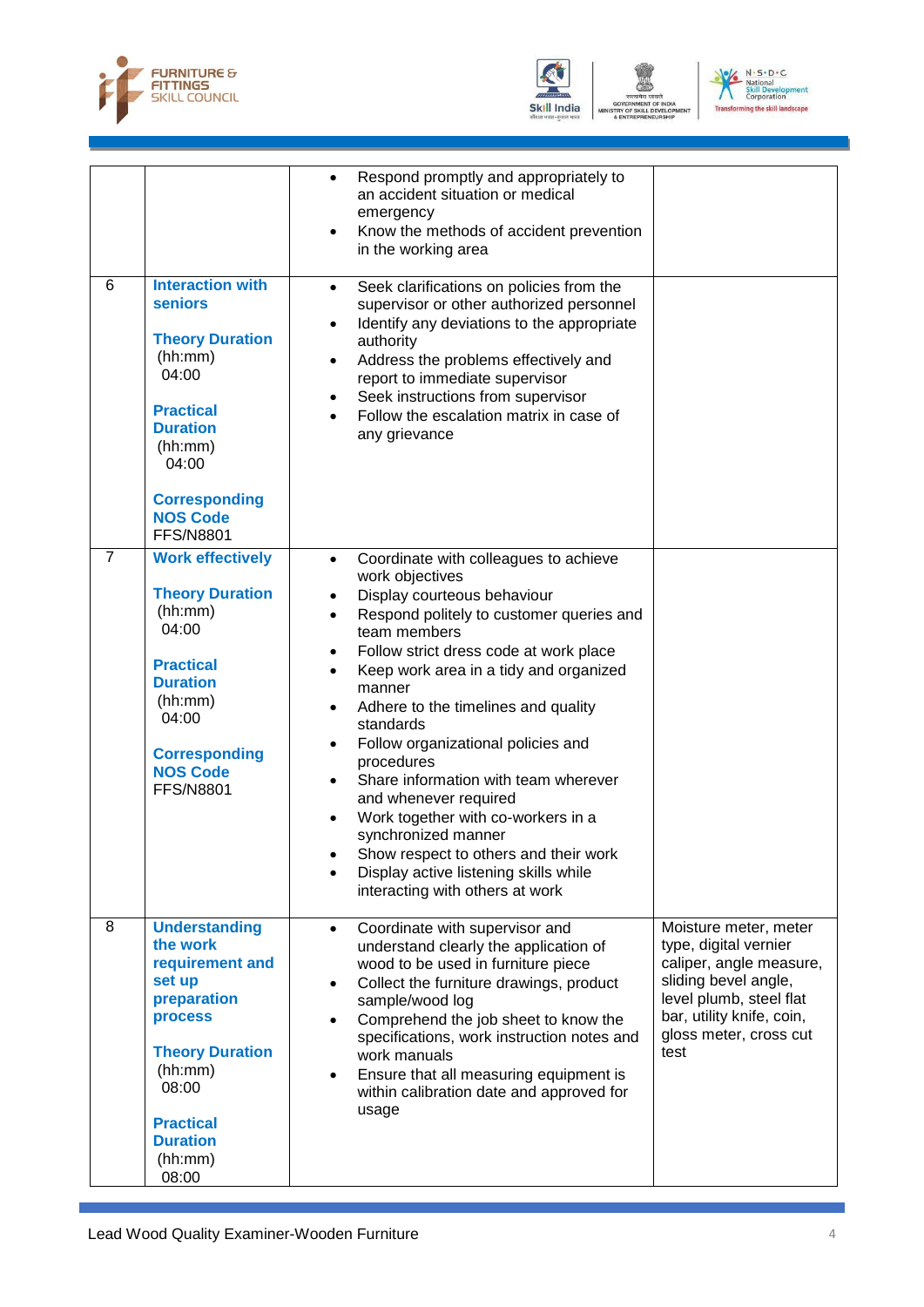



**DF SKIL** 



|    | <b>Corresponding</b><br><b>NOS Code</b><br><b>FFS/N0117</b>                                                                                                                                                               |                                                                                                                                                                                            |                                                                                                                                                                                             |
|----|---------------------------------------------------------------------------------------------------------------------------------------------------------------------------------------------------------------------------|--------------------------------------------------------------------------------------------------------------------------------------------------------------------------------------------|---------------------------------------------------------------------------------------------------------------------------------------------------------------------------------------------|
| 9  | <b>Sorting criteria</b><br>for wooden logs<br><b>Theory Duration</b><br>(hh:mm)<br>08:00<br><b>Practical</b><br><b>Duration</b><br>(hh:mm)<br>08:00<br><b>Corresponding</b><br><b>NOS Code</b><br><b>FFS/N0117</b>        | Conduct the physical and visual check for<br>$\bullet$<br>size of individual log<br>Carry out the physical and visual check<br>for any discoloration, fungal and insect<br>attack.         | Moisture meter, meter<br>type, digital vernier<br>caliper, angle measure,<br>sliding bevel angle,<br>level plumb, steel flat<br>bar, utility knife, coin,<br>gloss meter, cross cut<br>test |
| 10 | <b>Grading of wood</b><br><b>Theory Duration</b><br>(hh:mm)<br>08:00<br><b>Practical</b><br><b>Duration</b><br>(hh:mm)<br>16:00<br><b>Corresponding</b><br><b>NOS Code</b><br><b>FFS/N0117</b>                            | Carry out the visual, physical and<br>$\bullet$<br>mechanical test for determining the kind<br>of wood<br>Carry out fibre test<br>Carry out all the tests for grading of wood<br>$\bullet$ | Moisture meter, meter<br>type, digital vernier<br>caliper, angle measure,<br>sliding bevel angle,<br>level plumb, steel flat<br>bar, utility knife, coin,<br>gloss meter, cross cut<br>test |
| 11 | <b>Sorting criteria</b><br>for engineered<br>wood<br><b>Theory Duration</b><br>(hh:mm)<br>08:00<br><b>Practical</b><br><b>Duration</b><br>(hh:mm)<br>16:00<br><b>Corresponding</b><br><b>NOS Code</b><br><b>FFS/N0117</b> | Carry out the relevant physical and<br>mechanical tests for sorting of<br>engineered wood's                                                                                                | Moisture meter, meter<br>type, digital vernier<br>caliper, angle measure,<br>sliding bevel angle,<br>level plumb, steel flat<br>bar, utility knife, coin,<br>gloss meter, cross cut<br>test |
| 12 | <b>Achieving</b><br>productivity and                                                                                                                                                                                      | Maintain records of all readings to<br>$\bullet$<br>undertake required documentation for<br>complete compliance                                                                            |                                                                                                                                                                                             |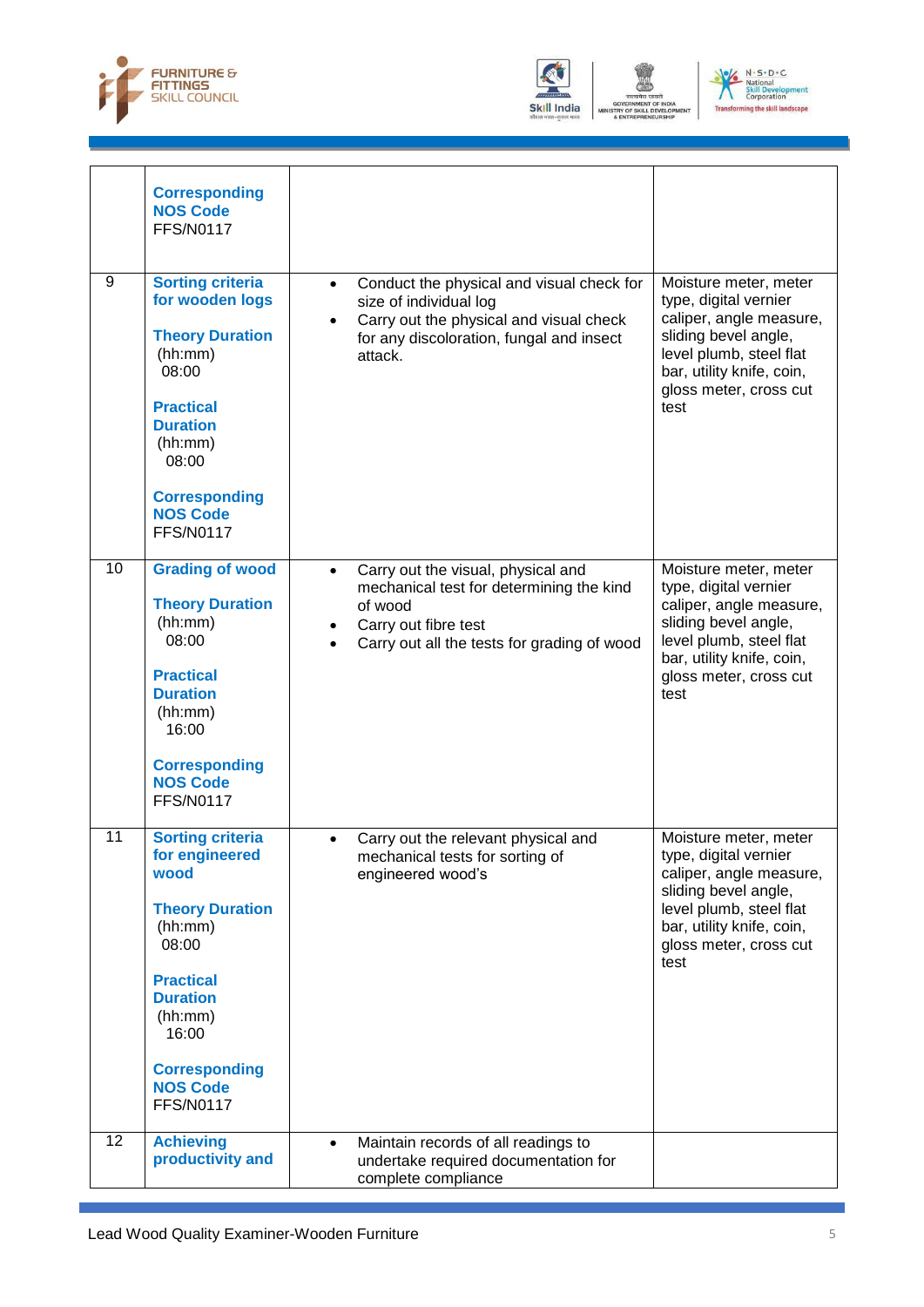



**DF SKIL** 



|    | quality<br><b>standards</b><br><b>Theory Duration</b><br>(hh:mm)<br>08:00<br><b>Practical</b><br><b>Duration</b><br>(hh:mm)<br>16:00<br><b>Corresponding</b><br><b>NOS Code</b><br><b>FFS/N0117</b>                                                  | Review the readings and other records<br>$\bullet$<br>Discuss the results with the<br>$\bullet$<br>senior/supervisor before initiating the<br>markings of all the engineered wood<br>Ensure compliance to standards and<br>$\bullet$<br>quality guarantee<br>Adhere towards requisite grading and<br>sorting of all wood /engineered wood                                                                                                                                                                                                                                      |                                                                                                                                                                                             |
|----|------------------------------------------------------------------------------------------------------------------------------------------------------------------------------------------------------------------------------------------------------|--------------------------------------------------------------------------------------------------------------------------------------------------------------------------------------------------------------------------------------------------------------------------------------------------------------------------------------------------------------------------------------------------------------------------------------------------------------------------------------------------------------------------------------------------------------------------------|---------------------------------------------------------------------------------------------------------------------------------------------------------------------------------------------|
| 13 | <b>Comprehend</b><br>work<br>requirement<br><b>Theory Duration</b><br>(hh:mm)<br>08:00<br><b>Practical</b><br><b>Duration</b><br>(hh:mm)<br>08:00<br><b>Corresponding</b><br><b>NOS Code</b><br><b>FFS/N0118</b>                                     | Coordinate with supervisor to understand<br>$\bullet$<br>the day's/week's target and the overall<br>timelines<br>Read job sheet to understand the<br>$\bullet$<br>specifications for the lot received, work<br>instruction notes and work manuals<br>Collect the furniture piece samples to be<br>$\bullet$<br>tested<br>Collect the requisite tools needed<br>$\bullet$                                                                                                                                                                                                       | Moisture meter, meter<br>type, digital vernier<br>caliper, angle measure,<br>sliding bevel angle,<br>level plumb, steel flat<br>bar, utility knife, coin,<br>gloss meter, cross cut<br>test |
| 14 | Set up and<br>operate the test,<br>during<br>manufacturing<br><b>process</b><br><b>Theory Duration</b><br>(hh:mm)<br>08:00<br><b>Practical</b><br><b>Duration</b><br>(hh:mm)<br>16:00<br><b>Corresponding</b><br><b>NOS Code</b><br><b>FFS/N0118</b> | Ensure that all wooden sections are<br>$\bullet$<br>properly stacked, dried and have<br>standard moisture content<br>Ensure all the markings are as per given<br>drawing specifications<br>Ensure all wooden sections, board and<br>ply are accurately cut and all sawing and<br>shaping done efficiently as per standards.<br>Check all the joineries are done as per<br>drawings using appropriate mortise<br>tenon, dovetails, dowels or screws<br>Ensure all the sections are properly<br>screwed or tied or joined together with<br>neatness as per the approved drawings | Moisture meter, meter<br>type, digital vernier<br>caliper, angle measure,<br>sliding bevel angle,<br>level plumb, steel flat<br>bar, utility knife, coin,<br>gloss meter, cross cut<br>test |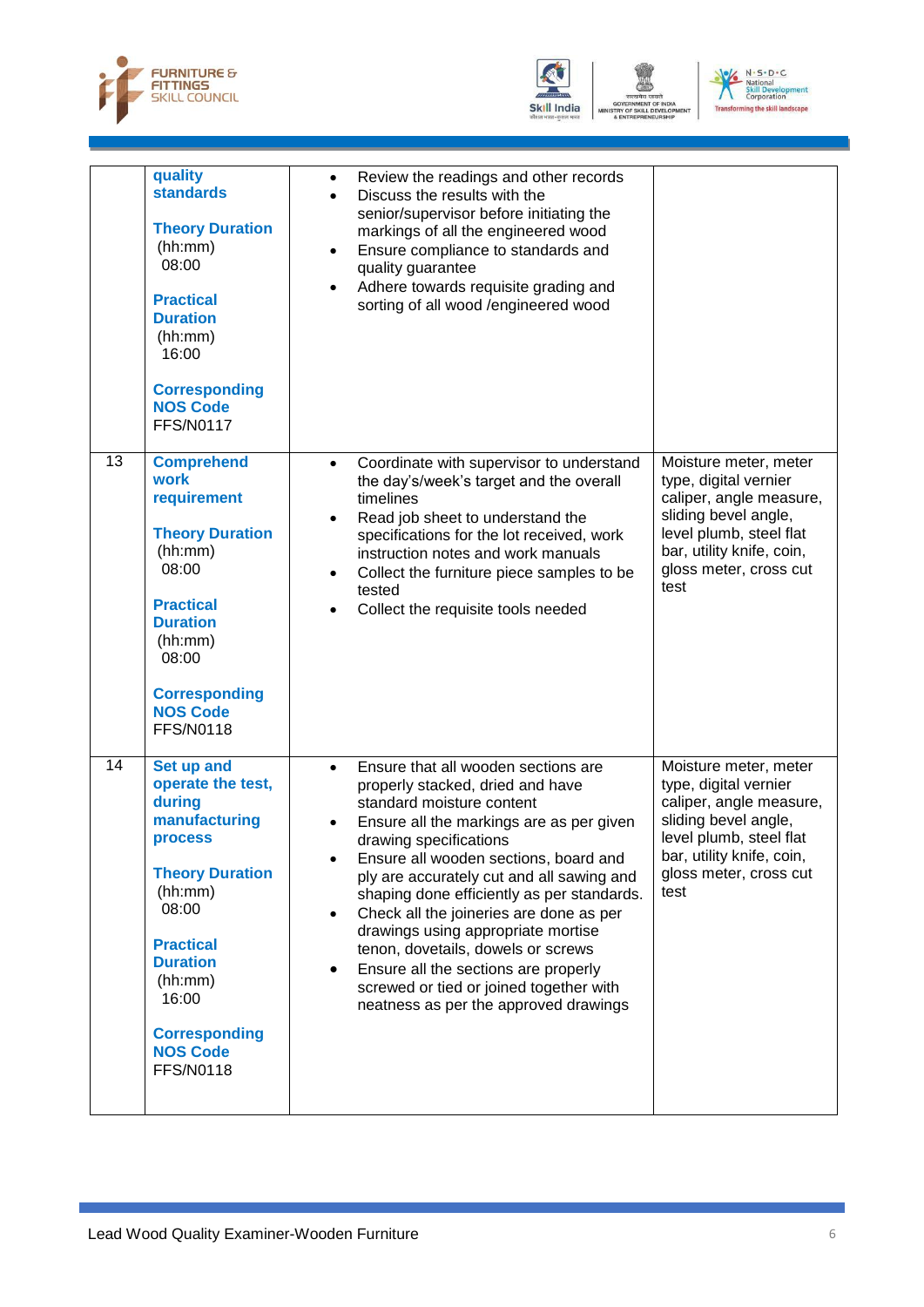





| 15 | <b>Final product's</b><br><b>Structure</b><br>Strength,<br>appearance and<br>durability test<br><b>Theory Duration</b><br>(hh:mm)<br>08:00<br><b>Practical</b><br><b>Duration</b><br>(hh:mm)<br>16:00<br><b>Corresponding</b><br><b>NOS Code</b><br><b>FFS/N0118</b> | $\bullet$<br>$\bullet$ | Carry out load test, stability test, drop test<br>and surface soundness test<br>Carry out the visual and physical<br>checking of all corner blocks that add to<br>the strength and stability to a piece in<br>making of final product<br>Test for sturdiness by trying to rock or<br>jostle the piece.<br>Carry out the visual and physical<br>checking of furniture ergonomic test w.r.t<br>efficiency, comfort, functionality<br>Review the overall furniture for any<br>splintered edges | Moisture meter, meter<br>type, digital vernier<br>caliper, angle measure,<br>sliding bevel angle,<br>level plumb, steel flat<br>bar, utility knife, coin,<br>gloss meter, cross cut<br>test |
|----|----------------------------------------------------------------------------------------------------------------------------------------------------------------------------------------------------------------------------------------------------------------------|------------------------|---------------------------------------------------------------------------------------------------------------------------------------------------------------------------------------------------------------------------------------------------------------------------------------------------------------------------------------------------------------------------------------------------------------------------------------------------------------------------------------------|---------------------------------------------------------------------------------------------------------------------------------------------------------------------------------------------|
| 16 | <b>Surface finish/</b><br>polish/ paint<br>check<br><b>Theory Duration</b><br>(hh:mm)<br>04:00<br><b>Practical</b><br><b>Duration</b><br>(hh:mm)<br>08:00<br><b>Corresponding</b><br><b>NOS Code</b><br><b>FFS/N0118</b>                                             | $\bullet$              | Carry out the visual and physical<br>checking of sanding process, staining,<br>finishing and coating                                                                                                                                                                                                                                                                                                                                                                                        | Moisture meter, meter<br>type, digital vernier<br>caliper, angle measure,<br>sliding bevel angle,<br>level plumb, steel flat<br>bar, utility knife, coin,<br>gloss meter, cross cut<br>test |
| 17 | <b>Final product's</b><br>weather,<br>chemical and fire<br>test<br><b>Theory Duration</b><br>(hh:mm)<br>08:00<br><b>Practical</b><br><b>Duration</b><br>(hh:mm)<br>16:00<br><b>Corresponding</b><br><b>NOS Code</b><br><b>FFS/N0118</b>                              | $\bullet$              | Carry out the visual, physical and<br>mechanical inspection for final product's<br>weather, chemical and fire test                                                                                                                                                                                                                                                                                                                                                                          | Moisture meter, meter<br>type, digital vernier<br>caliper, angle measure,<br>sliding bevel angle,<br>level plumb, steel flat<br>bar, utility knife, coin,<br>gloss meter, cross cut<br>test |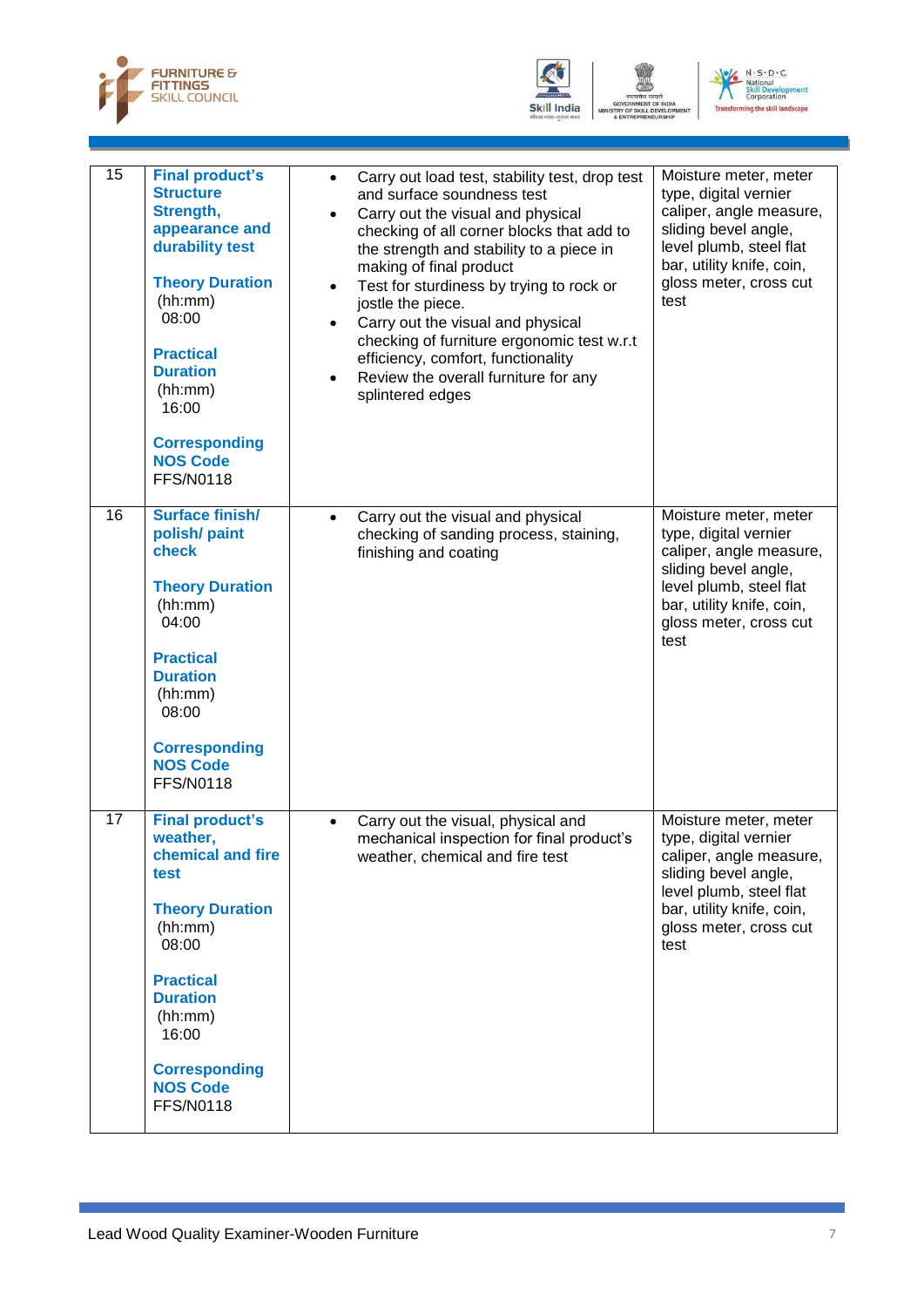





| 18 | <b>Achieving</b><br>productivity and<br>quality<br>standards by<br>testing finished<br>wood product<br><b>Theory Duration</b><br>(hh:mm)<br>08:00<br><b>Practical</b><br><b>Duration</b><br>(hh:mm)<br>08:00<br><b>Corresponding</b><br><b>NOS Code</b><br><b>FFS/N0118</b> | Maintain records of all readings<br>$\bullet$<br>undertaken for complete compliance<br>Review the readings and other records<br>$\bullet$<br>Discuss the results with the<br>senior/supervisor before initiating the<br>sorting/grading of all finished articles<br>Basis the results of the tests, undertake<br>$\bullet$<br>the sorting/grading of all finished articles<br>Follow requisite testing of samples during<br>$\bullet$<br>manufacturing process and finished<br>article testing | Moisture meter, meter<br>type, digital vernier<br>caliper, angle measure,<br>sliding bevel angle,<br>level plumb, steel flat<br>bar, utility knife, coin,<br>gloss meter, cross cut<br>test |
|----|-----------------------------------------------------------------------------------------------------------------------------------------------------------------------------------------------------------------------------------------------------------------------------|------------------------------------------------------------------------------------------------------------------------------------------------------------------------------------------------------------------------------------------------------------------------------------------------------------------------------------------------------------------------------------------------------------------------------------------------------------------------------------------------|---------------------------------------------------------------------------------------------------------------------------------------------------------------------------------------------|
|    | <b>Total Duration</b>                                                                                                                                                                                                                                                       | Unique Equipment Required for the QP:                                                                                                                                                                                                                                                                                                                                                                                                                                                          |                                                                                                                                                                                             |
|    | <b>Theory Duration:</b><br>120:00<br><b>Practical</b><br><b>Duration: 160:00</b>                                                                                                                                                                                            | Masks, safety glasses, ear muffs, safety footwear, gloves, aprons, first aid,<br>different types of fire extinguisher<br>Moisture meter, meter type, digital vernier caliper, angle measure, sliding<br>bevel angle, level plumb, steel flat bar, utility knife, coin, gloss meter, cross<br>cut test                                                                                                                                                                                          |                                                                                                                                                                                             |

Grand Total Course Duration: **280 Hours, 0 minutes**

<span id="page-10-0"></span>*(This syllabus/curriculum has been approved by Furniture & Fittings Skill Council)*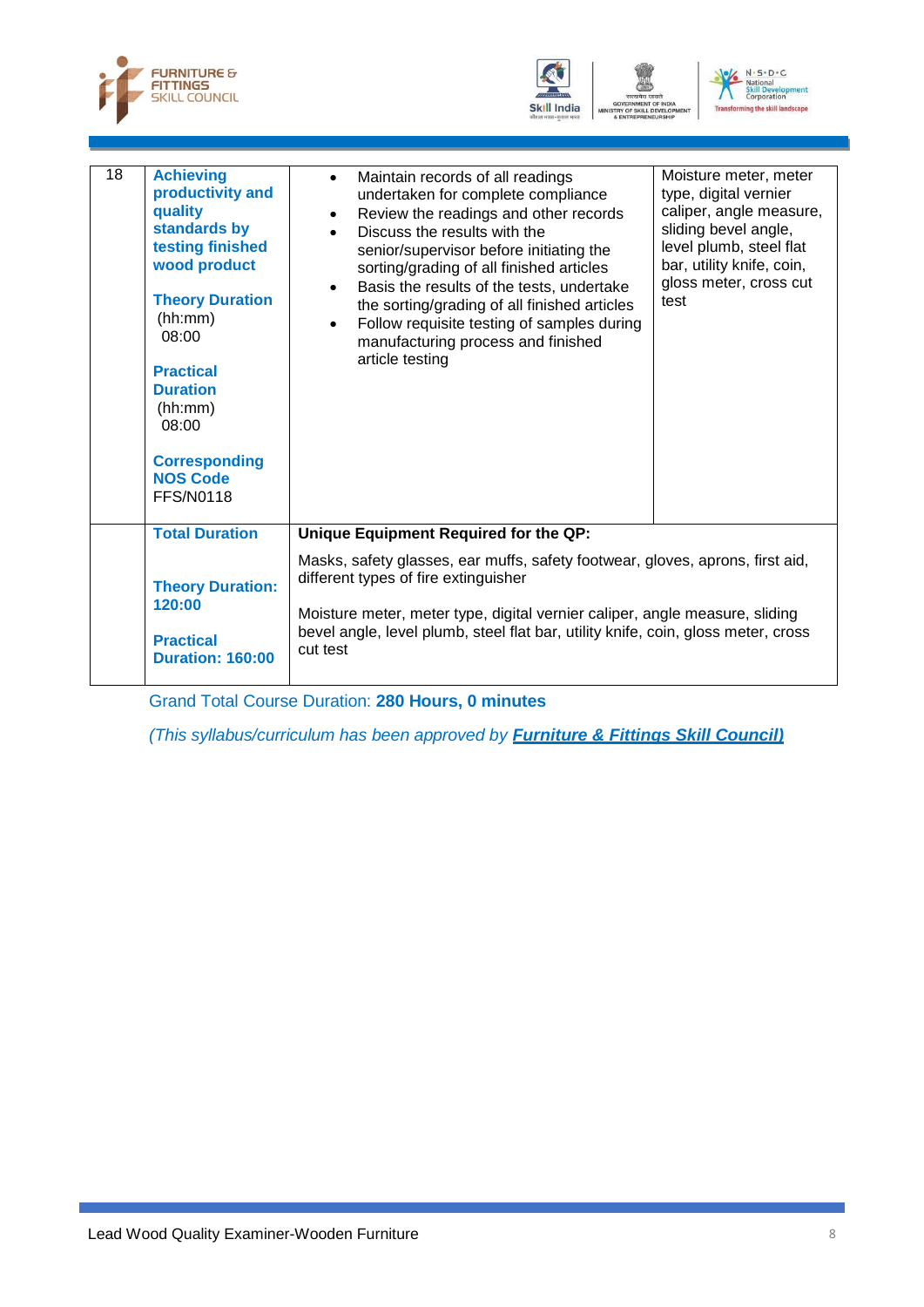



### **[Trainer Prerequisites for Job role: "Lead Wood Quality Examiner -](#page-10-0) Wooden Furniture" [mapped to Qualification Pack: "FFS/Q0109"](#page-10-0)**

| Sr.<br>No. | Area                                                          | <b>Details</b>                                                                                                                                                                                                                                                                               |
|------------|---------------------------------------------------------------|----------------------------------------------------------------------------------------------------------------------------------------------------------------------------------------------------------------------------------------------------------------------------------------------|
| 1          | <b>Description</b>                                            | To deliver accredited training service, mapping to the curriculum detailed<br>above, in accordance with the Qualification Pack "FFS/Q0109".                                                                                                                                                  |
| 2          | Personal<br><b>Attributes</b>                                 | Should have good communication skills<br>Should be good in spoken and written English language<br>Should have a pleasing personality and a desire to help students learn<br>Should be Computer and Digital media savvy<br>Should be willing to learn new technology and latest market trends |
| 3          | <b>Minimum</b><br><b>Educational</b><br><b>Qualifications</b> | Minimum 10th pass<br>Minimum age 25 year                                                                                                                                                                                                                                                     |
| 4a         | <b>Domain</b><br><b>Certification</b>                         | Certified for Job Role: "Lead Wood Quality Examiner -Wooden Furniture"<br>mapped to QP: "FFS/Q0109". Minimum accepted score 80% as per the FFSC<br>guideline.                                                                                                                                |
| 4b         | <b>Platform</b><br><b>Certification</b>                       | Recommended that the Trainer is certified for the Job Role: "Trainer", mapped<br>to the Qualification Pack: "MEP/Q0102". Minimum accepted score as per<br>respective FFSC guideline is 80%.                                                                                                  |
| 5          | <b>Experience</b>                                             | Minimum five years site experience in wood quality examination                                                                                                                                                                                                                               |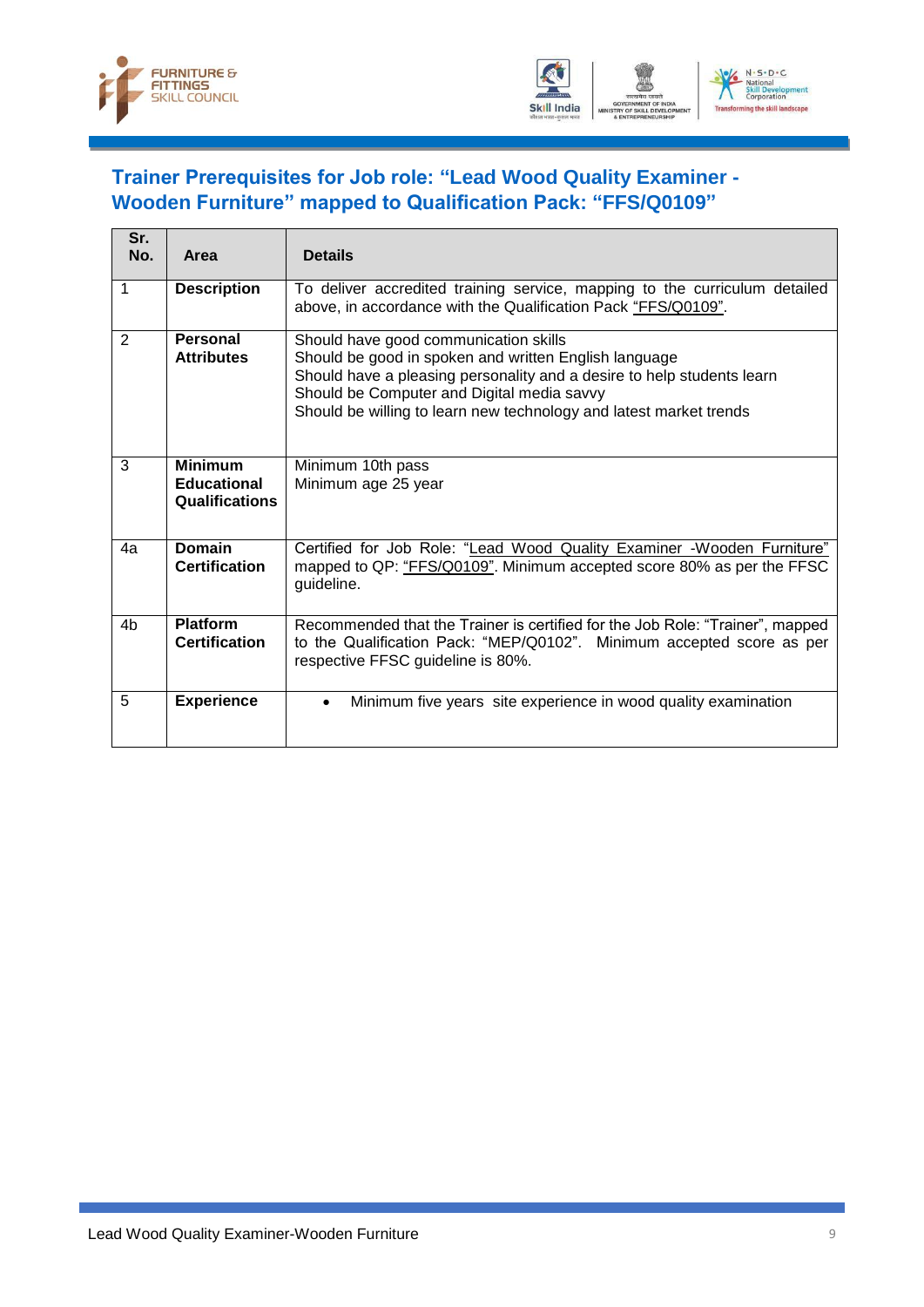



#### <span id="page-12-0"></span>**Annexure: Assessment Criteria**

| Job Role                    | Lead Wood Quality Examiner - Wooden Furniture |
|-----------------------------|-----------------------------------------------|
| <b>Qualification Pack</b>   | FFS/Q0109. v1.0                               |
| <b>Sector Skill Council</b> | Furniture & Fittings Skill Council            |

#### **Guidelines for Assessment**

1. Criteria for assessment for each Qualification Pack will be created by the Sector Skill Council. Each Performance Criteria (PC) will be assigned marks proportional to its importance in NOS. SSC will also lay down proportion of marks for Theory and Skills Practical for each PC.

2. The assessment for the theory part will be based on knowledge bank of questions created by the SSC. 3. Assessment will be conducted for all compulsory NOS, and where applicable, on the selected elective/option NOS/set of NOS.

4. Individual assessment agencies will create unique question papers for theory part for each candidate at each examination/training center (as per assessment criteria below).

5.Individual assessment agencies will create unique evaluations for skill practical for every student at each examination/training center based on this criteria

6.To pass the Qualification Pack, every trainee should score a minimum of 70% in aggregate

7. In case of unsuccessful completion, the trainee may seek reassessment on the Qualification Pack.

| <b>Compulsory NOS</b>   |      |                                         | <b>Marks Allocation</b>      |           |                |                                   |
|-------------------------|------|-----------------------------------------|------------------------------|-----------|----------------|-----------------------------------|
| <b>Total Marks: 500</b> |      |                                         |                              |           |                |                                   |
| <b>Assessment</b>       |      | <b>Assessment criteria for outcomes</b> |                              |           |                |                                   |
| outcomes                |      |                                         |                              |           |                |                                   |
|                         |      |                                         | <b>Total</b><br><b>Marks</b> | Out<br>Of | <b>Theor</b>   | <b>Skills</b><br><b>Practical</b> |
|                         |      |                                         |                              |           | y              |                                   |
| 1 FFS/N0117             |      | PC1. coordinate with supervisor and     | 100                          | 4         | $\overline{2}$ | $\overline{2}$                    |
| (Testing of             |      | understand clearly the application      |                              |           |                |                                   |
| <b>Natural</b>          |      | of wood to be used in furniture         |                              |           |                |                                   |
| /Engineered<br>wood)    |      | piece i.e. for interior, exterior use   |                              |           |                |                                   |
|                         |      | PC2. collect the furniture drawings,    |                              | 4         | $\overline{2}$ | 2                                 |
|                         |      | product sample/wood log                 |                              |           |                |                                   |
|                         |      | PC3. read and comprehend the job sheet  |                              | 4         | $\overline{2}$ | $\overline{2}$                    |
|                         |      | to know the specifications, work        |                              |           |                |                                   |
|                         |      | instruction notes and work manuals      |                              |           |                |                                   |
|                         | PC4. | setup equipments and maintain the       |                              | 4         | $\overline{2}$ | $\overline{2}$                    |
|                         |      | work area as per procedure or           |                              |           |                |                                   |
|                         |      | operation specification                 |                              |           |                |                                   |
|                         | PC5. | ensure that all measuring               |                              | 4         | $\overline{2}$ | $\overline{2}$                    |
|                         |      | equipment is within calibration date    |                              |           |                |                                   |
|                         |      | and are approved for usage              |                              |           |                |                                   |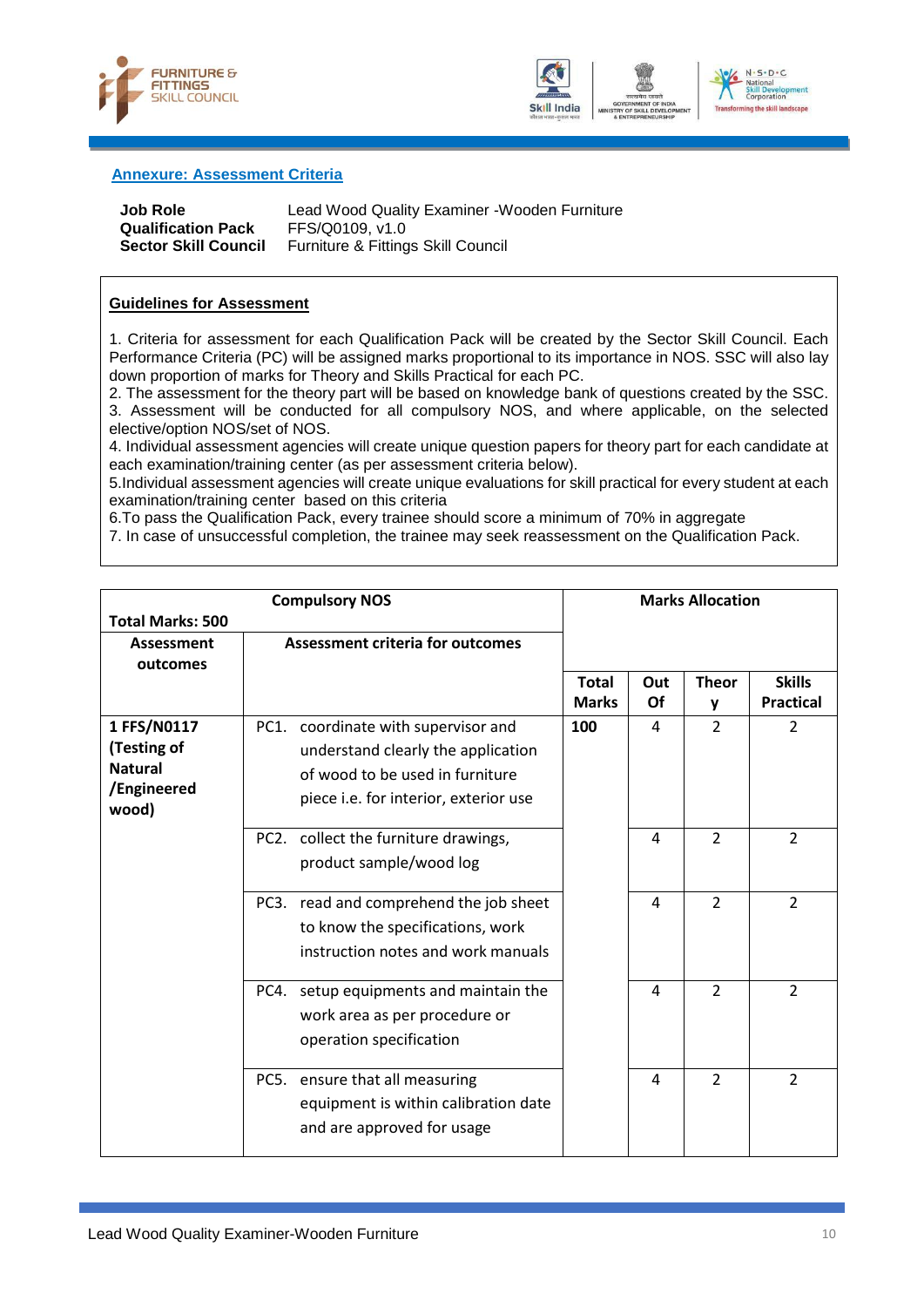





|                | PC6. conduct the physical and visual<br>check for size i.e. length and | 3 | $\mathbf{1}$ | $\overline{2}$ |
|----------------|------------------------------------------------------------------------|---|--------------|----------------|
|                | circumference (diameter) of                                            |   |              |                |
| individual log |                                                                        |   |              |                |
|                |                                                                        |   |              |                |
|                | PC7. carry out the physical and visual                                 | 3 | $\mathbf{1}$ | $\overline{2}$ |
|                | check for any discoloration, fungal                                    |   |              |                |
|                | and insect attack.                                                     |   |              |                |
|                | PC8. conduct the physical and visual                                   | 3 | $\mathbf{1}$ | $\overline{2}$ |
|                | check for spiral grains, type and size                                 |   |              |                |
|                | of knots, checks and splits, shakes,                                   |   |              |                |
|                | taper and sweep of logs,                                               |   |              |                |
|                | eccentricity, reaction wood, double                                    |   |              |                |
|                | pith, false heartwood, etc.                                            |   |              |                |
|                |                                                                        |   |              |                |
|                | PC9. carry out the visual, physical and                                | 3 | $\mathbf{1}$ | $\overline{2}$ |
|                | mechanical test for determining the                                    |   |              |                |
|                | kind of wood and also carry out                                        |   |              |                |
| fiber test     |                                                                        |   |              |                |
|                | PC10. carry out the physical and                                       | 3 | $\mathbf{1}$ | $\overline{2}$ |
|                | mechanical test for wood's density,                                    |   |              |                |
|                | diameter of largest knot,                                              |   |              |                |
|                | circumference of logs.                                                 |   |              |                |
|                |                                                                        |   |              |                |
|                | PC11. carry out the physical and                                       | 3 | $\mathbf{1}$ | $\overline{2}$ |
|                | mechanical test for wood's stability,                                  |   |              |                |
|                | drop and surface soundness test                                        |   |              |                |
|                | PC12. carry out the physical and                                       | 3 | 1            | 2              |
|                | mechanical test for wood's tension,                                    |   |              |                |
|                | compression, Flexure test                                              |   |              |                |
|                | PC13. carry out the physical and                                       | 3 | $\mathbf{1}$ | $\overline{2}$ |
|                | mechanical test for wood's elasticity                                  |   |              |                |
|                | and hardness test.                                                     |   |              |                |
|                |                                                                        |   |              |                |
|                | PC14. carry out the visual, physical and                               | 3 | $\mathbf{1}$ | $\overline{2}$ |
|                | mechanical test for moisture                                           |   |              |                |
|                | content in wood logs                                                   |   |              |                |
|                | PC15. carry out the physical and                                       | 3 | $\mathbf{1}$ | $\overline{2}$ |
|                | mechanical test for wood's load                                        |   |              |                |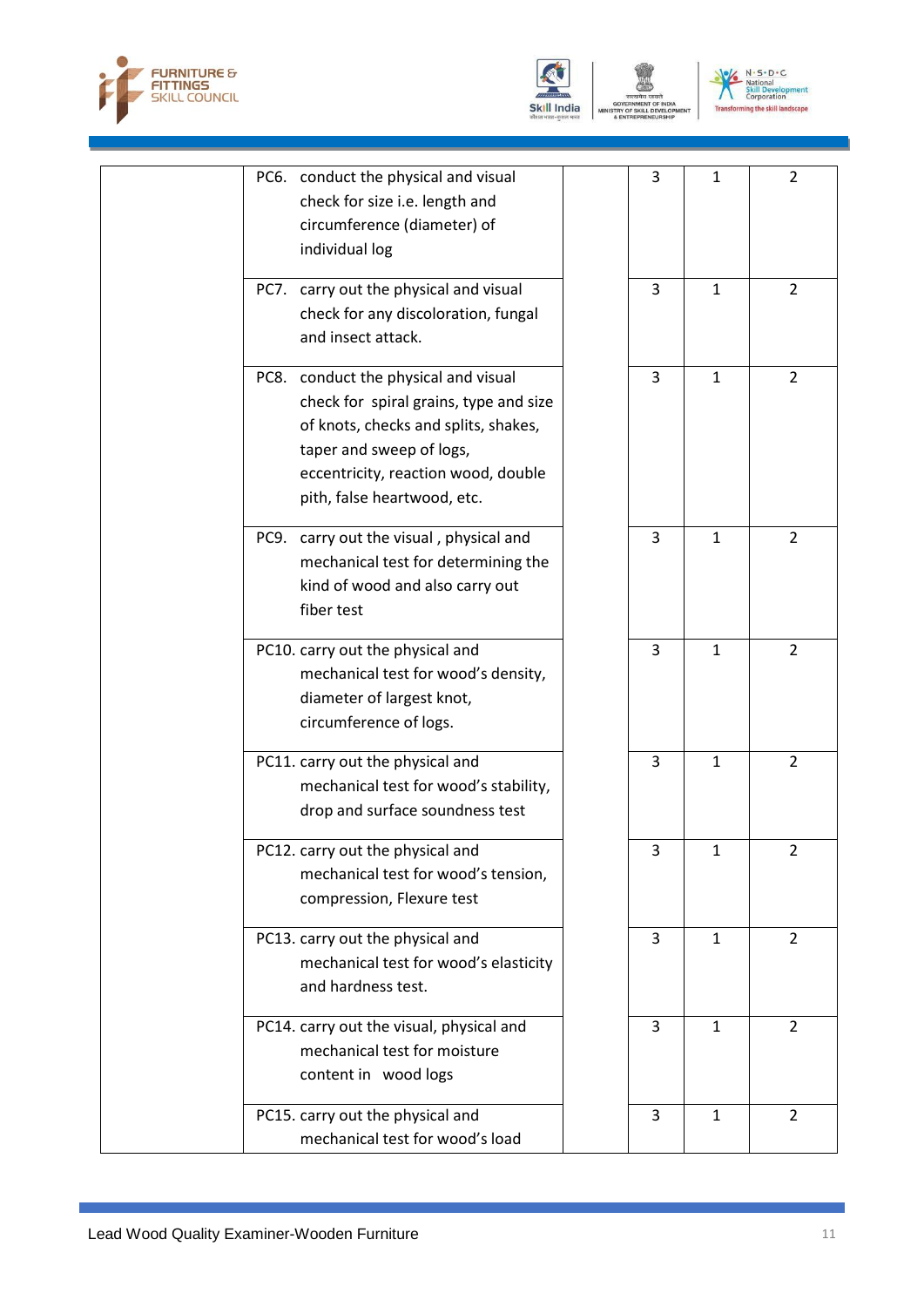





| endurance and internal bond<br>strength test                                                                                                                           |   |              |                |
|------------------------------------------------------------------------------------------------------------------------------------------------------------------------|---|--------------|----------------|
| PC16. carry out the physical and<br>mechanical test for wood's impact<br>test and test for wood's<br>flammability, wood's heat and<br>visible Smoke Release Rates Test | 3 | $\mathbf{1}$ | $\overline{2}$ |
| PC17. carry out the physical and<br>mechanical test of Direct Screw<br><b>Withdrawal Test</b>                                                                          | 3 | $\mathbf{1}$ | $\overline{2}$ |
| PC18. carry out the visual, physical and<br>mechanical test for wood's Dull<br>Corrosion, Humidity & Temperature<br>Test                                               | 3 | $\mathbf{1}$ | $\overline{2}$ |
| PC19. carry out the physical and<br>mechanical test of engineered<br>wood's (veneer etc.) Specimen test,<br>impact test and also determine the<br>moisture content     | 3 | $\mathbf{1}$ | $\overline{2}$ |
| PC20. carry out the physical and<br>mechanical test of engineered<br>wood's stability, drop and surface<br>soundness test                                              | 3 | $\mathbf{1}$ | $\overline{2}$ |
| PC21. carry out the physical and<br>mechanical test of engineered<br>wood's load , Tensile Strength<br>Modulus of Rupture and Modulus of<br><b>Elasticity Test</b>     | 3 | $\mathbf{1}$ | $\overline{2}$ |
| PC22. carry out the physical and<br>mechanical test of engineered<br>wood's fiber or particle Internal<br>Bond, Adhesives plywood quality<br>test                      | 3 | $\mathbf{1}$ | $\overline{2}$ |
| PC23. carry out the physical and<br>mechanical test of engineered<br>wood's Formaldehyde                                                                               | 3 | $\mathbf{1}$ | $\overline{2}$ |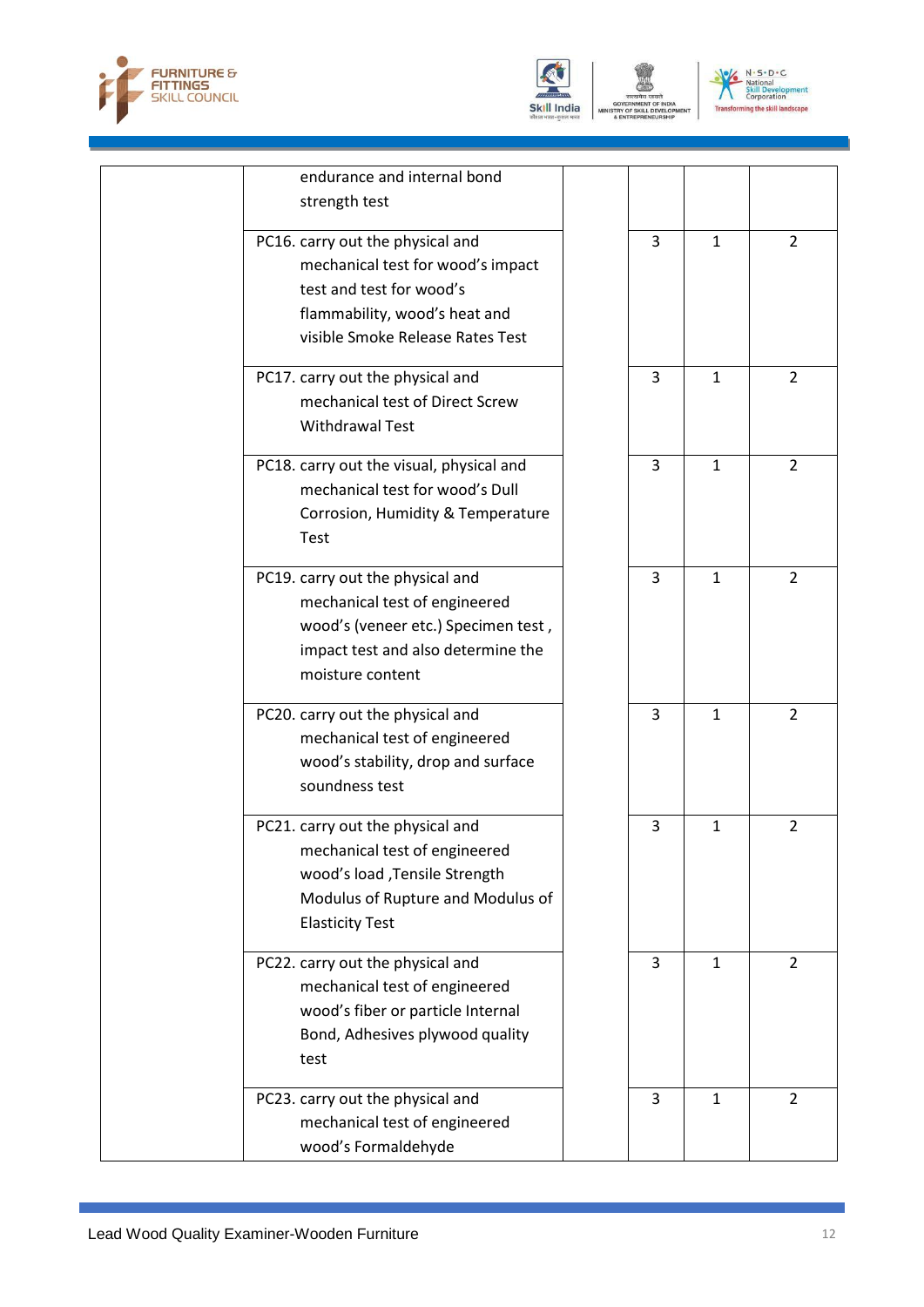



 $N \cdot 5 \cdot D \cdot C$ <br>
National<br>
Skill Development<br>
Corporation  $\frac{1}{2}$ corporation<br>ing the skill landscape

|                                     | <b>Concentrations in Air and Emission</b><br>Rates test           |     |                |                |                |
|-------------------------------------|-------------------------------------------------------------------|-----|----------------|----------------|----------------|
|                                     |                                                                   |     |                |                |                |
|                                     | PC24. carry out the physical and<br>mechanical test of engineered |     | 3              | $\mathbf{1}$   | $\overline{2}$ |
|                                     | wood's Face Screw-Holding                                         |     |                |                |                |
|                                     | Capacity, Edge Screw-Holding                                      |     |                |                |                |
|                                     | Capacity test                                                     |     |                |                |                |
|                                     |                                                                   |     |                |                |                |
|                                     | PC25. carry out the visual, physical and                          |     | 3              | $\mathbf{1}$   | $\overline{2}$ |
|                                     | mechanical test of engineered                                     |     |                |                |                |
|                                     | wood's water Absorption and                                       |     |                |                |                |
|                                     | Thickness Swelling test                                           |     |                |                |                |
|                                     | PC26. maintain notes and records of all                           |     | 3              | 1              | $\overline{2}$ |
|                                     | readings undertaken and ensure to                                 |     |                |                |                |
|                                     | undertake required documentation                                  |     |                |                |                |
|                                     | for complete compliance                                           |     |                |                |                |
|                                     | PC27. review the readings and other                               |     | 3              | $\mathbf{1}$   | $\overline{2}$ |
|                                     | records and discuss the results with                              |     |                |                |                |
|                                     | the senior/supervisor before                                      |     |                |                |                |
|                                     | initiating the markings of all the                                |     |                |                |                |
|                                     | engineered wood                                                   |     |                |                |                |
|                                     | PC28. basis the results of the tests,                             |     | 4              | $\overline{2}$ | $\overline{2}$ |
|                                     | undertake markings of                                             |     |                |                |                |
|                                     | ranking/grading of all wood                                       |     |                |                |                |
|                                     | /engineered wood                                                  |     |                |                |                |
|                                     | PC29. achieve 100% target w.r.t number                            |     | 3              | $\mathbf{1}$   | $\overline{2}$ |
|                                     | and area of pieces to be tested                                   |     |                |                |                |
|                                     | PC30. ensure compliance to standards and                          |     | $\overline{4}$ | $\overline{2}$ | $\overline{2}$ |
|                                     | 100% quality guarantee                                            |     |                |                |                |
|                                     | PC31. confirm to rules adherence towards                          |     | 3              | $\mathbf{1}$   | $\overline{2}$ |
|                                     | requisite grading and sorting of all                              |     |                |                |                |
|                                     | wood /engineered wood                                             |     |                |                |                |
|                                     |                                                                   |     | 100            | 40             | 60             |
| 2. FFS/N0118                        | PC1. coordinate with supervisor to                                | 100 | 3              | $\mathbf{1}$   | $\overline{2}$ |
| (Testing of<br><b>Finished wood</b> | understand the day's/week's target                                |     |                |                |                |
| product)                            | and the overall timelines                                         |     |                |                |                |
|                                     |                                                                   |     |                |                |                |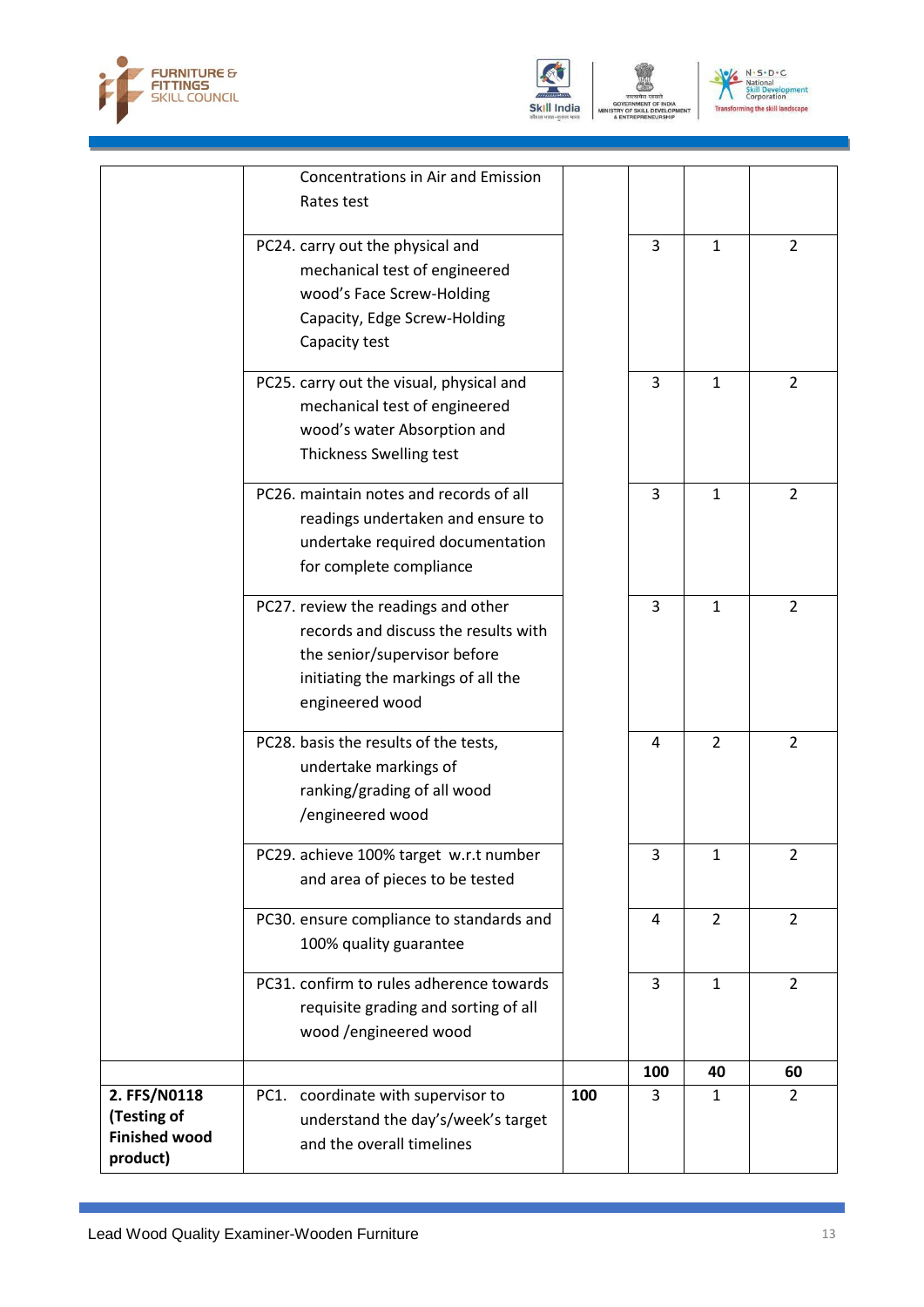





| PC2. read job sheet to understand the<br>specifications for the lot received,<br>work instruction notes and work<br>manuals                                                           | 4 | $\overline{2}$ | $\overline{2}$ |
|---------------------------------------------------------------------------------------------------------------------------------------------------------------------------------------|---|----------------|----------------|
| PC3. collect the furniture piece samples<br>to be tested                                                                                                                              | 4 | $\overline{2}$ | $\overline{2}$ |
| PC4. collect the requisite tools needed<br>e.g. foot rule, callipers, right angle<br>device etc.                                                                                      | 4 | $\overline{2}$ | $\overline{2}$ |
| PC5. ensure that all wooden sections are<br>properly stacked and are properly<br>dry and have standard moisture<br>content by doing moisture and<br>humidity test                     | 4 | $\overline{2}$ | $\overline{2}$ |
| PC6. ensure with measuring components,<br>that all the markings done on wood,<br>ply or board are as per given<br>drawing specifications                                              | 3 | $\mathbf 1$    | $\overline{2}$ |
| PC7. ensure with measuring components,<br>that all wooden sections, board and<br>ply are accurately cut and all sawing<br>and shaping done efficiently as per<br>standards.           | 3 | $\mathbf{1}$   | 2              |
| confirm that all the joineries are<br>PC8.<br>done as per drawings using<br>appropriate Mortise and Tenon<br>, dovetails and dowels or screws                                         | 3 | 1              | 2              |
| assess whether the adhesive and<br>PC9.<br>hardware, e.g. screws, bolts etc.<br>used are also as per drawings and<br>standards                                                        | 3 | $\mathbf{1}$   | $\overline{2}$ |
| PC10. ensure that all the sections<br>including drawers, doors etc. are<br>properly screwed or tied or joined<br>together with neatness and skilfully<br>as per the approved drawings | 3 | $\mathbf{1}$   | $\overline{2}$ |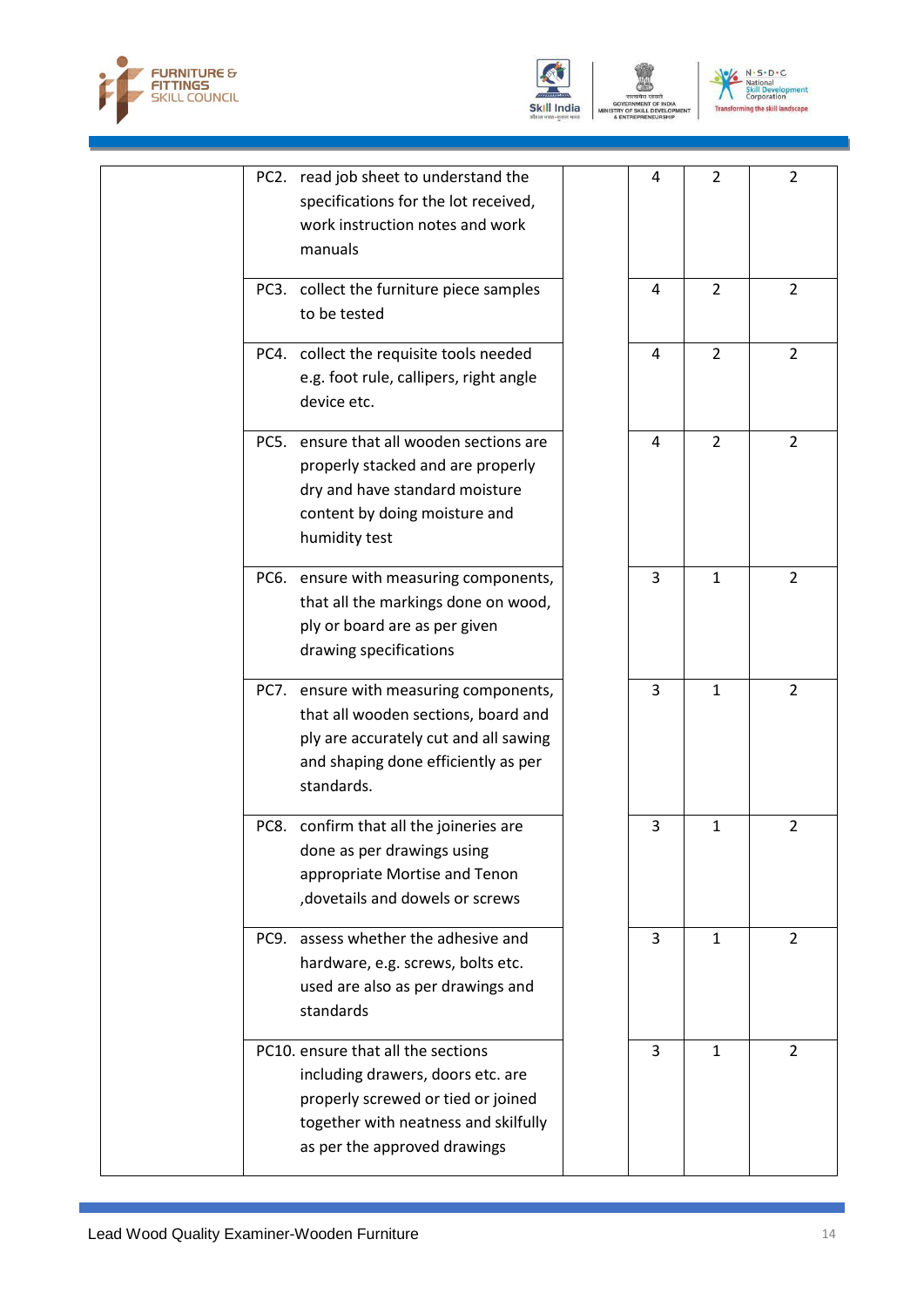





| PC11. ensure that all the open edges are    | 3 | $\mathbf{1}$   | $\overline{2}$ |
|---------------------------------------------|---|----------------|----------------|
| properly covered and sealed                 |   |                |                |
| PC12. carry out the visual and physical     | 3 | $\mathbf{1}$   | $\overline{2}$ |
| checking of the product's longevity,        |   |                |                |
| strength, durability, and physical          |   |                |                |
| appearance by doing of load test,           |   |                |                |
| stability Test, drop test and surface       |   |                |                |
| soundness test etc.                         |   |                |                |
| PC13. carry out the visual and physical     | 3 | $\mathbf{1}$   | $\overline{2}$ |
| checking all corner blocks that add         |   |                |                |
| to the strength and stability to a          |   |                |                |
| piece in making of final product            |   |                |                |
| PC14. test for sturdiness by trying to rock | 3 | $\mathbf{1}$   | $\overline{2}$ |
| or jostle the piece. It shouldn't           |   |                |                |
| squeak, twist or wobble. Check to           |   |                |                |
| make sure it's level with the floor         |   |                |                |
| surface.                                    |   |                |                |
| PC15. carry out the visual and physical     | 3 | $\mathbf{1}$   | $\overline{2}$ |
| checking of furniture ergonomic test        |   |                |                |
| w.r.t efficiency, comfort,                  |   |                |                |
| functionality etc.                          |   |                |                |
| PC16. review the overall furniture for any  | 3 | $\mathbf{1}$   | $\overline{2}$ |
| splintered edges                            |   |                |                |
| PC17. carry out the visual and physical     | 4 | $\overline{2}$ | $\overline{2}$ |
| checking of sanding process done in         |   |                |                |
| final product. The following points         |   |                |                |
| should be taken into consideration:         |   |                |                |
| a) check for smoothness by running          |   |                |                |
| hand over surface and highlight             |   |                |                |
| any rough patches,                          |   |                |                |
| review the surface from different<br>b)     |   |                |                |
| angles to check for any scratches/          |   |                |                |
| blotchiness,                                |   |                |                |
| ensure that sanding is not done<br>C)       |   |                |                |
| across wood grain to avoid                  |   |                |                |
| unattractive results such as dark           |   |                |                |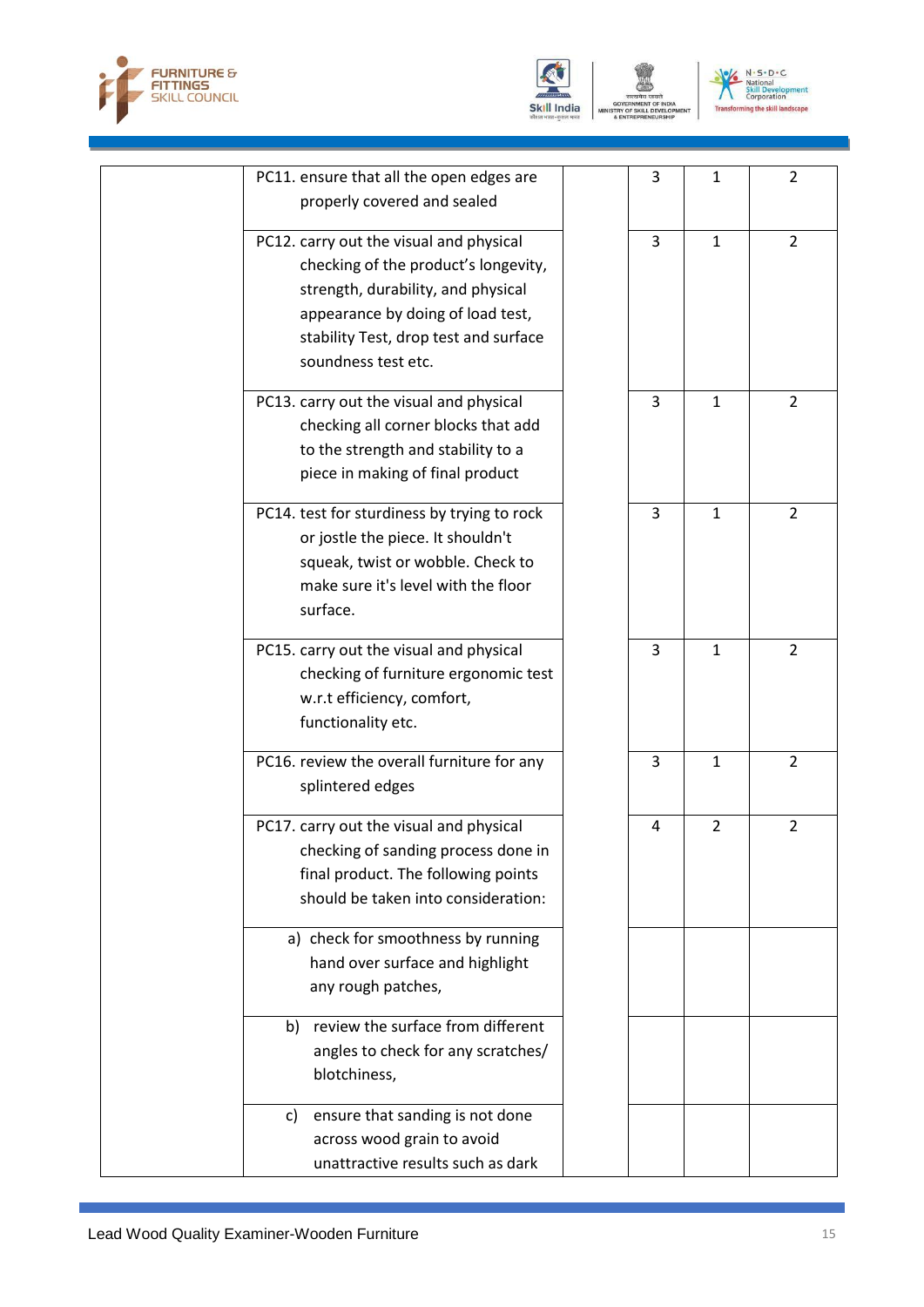





| lines or scratches across the<br>surface,                                                                                                                                                                                          |   |                |                |
|------------------------------------------------------------------------------------------------------------------------------------------------------------------------------------------------------------------------------------|---|----------------|----------------|
|                                                                                                                                                                                                                                    |   |                |                |
| d) review the overall sanding done<br>on the product to avoid uneven<br>staining done at subsequent<br>stage.                                                                                                                      |   |                |                |
| PC18. carry out the visual and physical<br>check of staining done on final<br>product. E.g. evaluate if the staining<br>done is even or not without any<br>dark spots and all sides, ends of<br>furniture are of same tone or not. | 4 | $\overline{2}$ | 2              |
| PC19. conduct the visual and physical<br>check of finishes and top coating<br>done on the final product. The<br>following points should be taken<br>into consideration:                                                            | 4 | $\overline{2}$ | $\overline{2}$ |
| a) evaluate that the finishes should<br>be similar on the back and<br>underside of the furniture too,                                                                                                                              |   |                |                |
| b) evaluate the finish to ensure it is<br>smooth and free of rough spots,<br>dust specks or bubbles,                                                                                                                               |   |                |                |
| review for the depth and richness<br>C)<br>in the finish which comes on<br>furniture through several light<br>coats of finish with sanding<br>between the coats.                                                                   |   |                |                |
| PC20. check for any dull spots indicating<br>not enough coats or for any glossy<br>or cloudy surface that hides the<br>wood grain                                                                                                  | 3 | $\mathbf{1}$   | $\overline{2}$ |
| PC21. carry out the visual, physical and<br>mechanical test of final product's<br>surface water absorption and<br>thickness swelling test                                                                                          | 3 | 1              | $\overline{2}$ |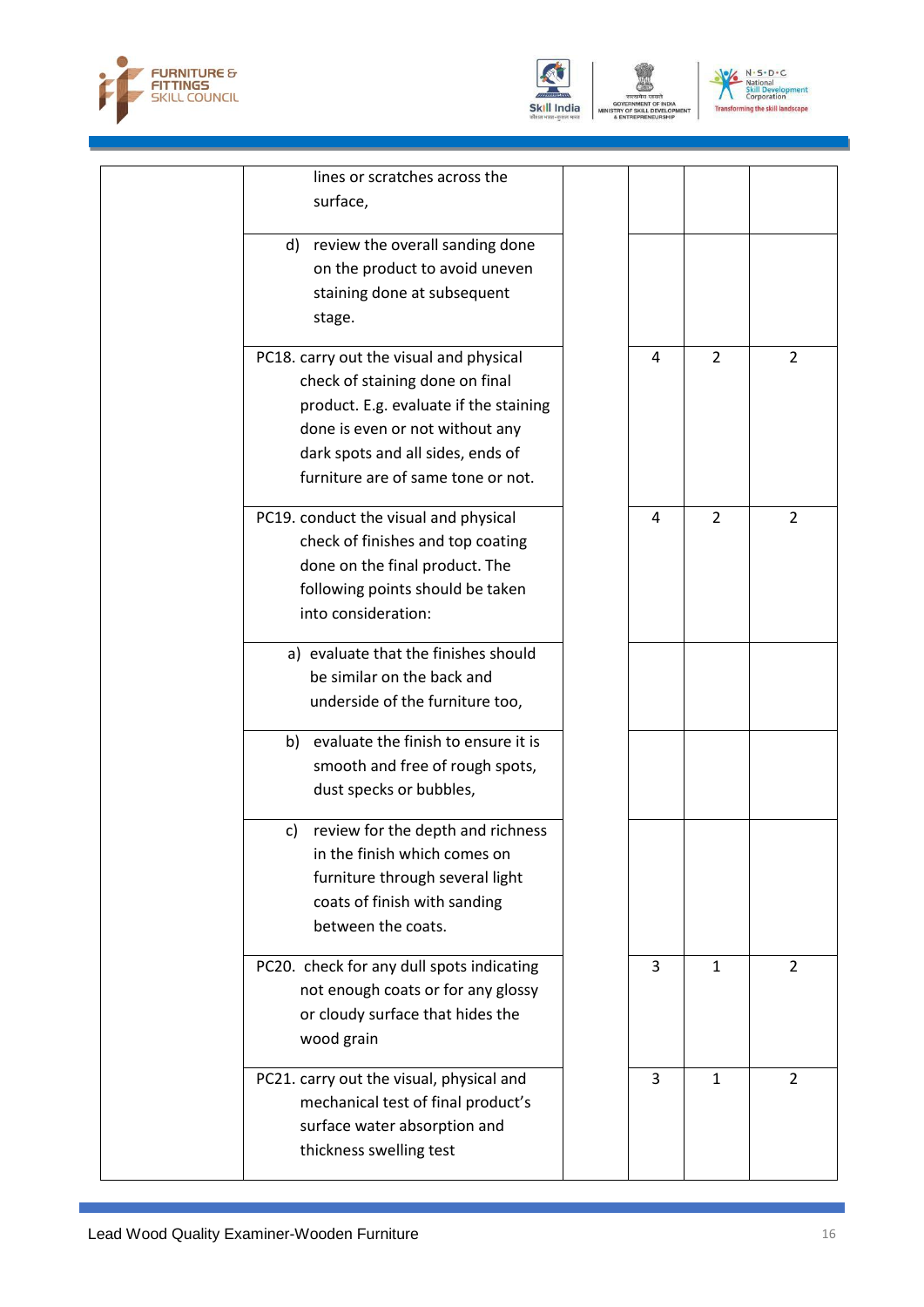





| PC22. carry out the visual, physical and<br>mechanical test of final product's<br>surface linear variation with change<br>in Moisture Content test, Humidity<br>& Temperature test | 3   | 1              | 2              |
|------------------------------------------------------------------------------------------------------------------------------------------------------------------------------------|-----|----------------|----------------|
| PC23. carry out the visual, physical and<br>mechanical test of final product's<br>surface Dull Accelerated Heat and<br><b>UV aging Test</b>                                        | 3   | $\mathbf{1}$   | $\overline{2}$ |
| PC24. carry out the physical and<br>mechanical test of final product's<br>flammability, heat and visible<br>Smoke Release Rates test                                               | 3   | $\mathbf{1}$   | $\overline{2}$ |
| PC25. maintain notes and records of all<br>readings undertaken and ensure to<br>undertake required documentation<br>for complete compliance                                        | 4   | $\overline{2}$ | $\overline{2}$ |
| PC26. review the readings and other<br>records and discuss the results with<br>the senior/supervisor before<br>initiating the sorting/grading of all<br>finished articles          | 4   | $\overline{2}$ | $\overline{2}$ |
| PC27. basis the results of the tests,<br>undertake the sorting/grading of all<br>finished articles                                                                                 | 4   | $\overline{2}$ | $\overline{2}$ |
| PC28. achieve 100% target w.r.t number<br>and area of pieces to be tested                                                                                                          | 3   | 1              | $\overline{2}$ |
| PC29. ensure compliance to standards and<br>100% quality guarantee                                                                                                                 | 3   | $\mathbf{1}$   | $\overline{2}$ |
| PC30. confirm to rules adherence towards<br>requisite testing of samples during<br>manufacturing process and finished<br>article testing                                           | 3   | $\mathbf{1}$   | $\overline{2}$ |
|                                                                                                                                                                                    | 100 | 40             | 60             |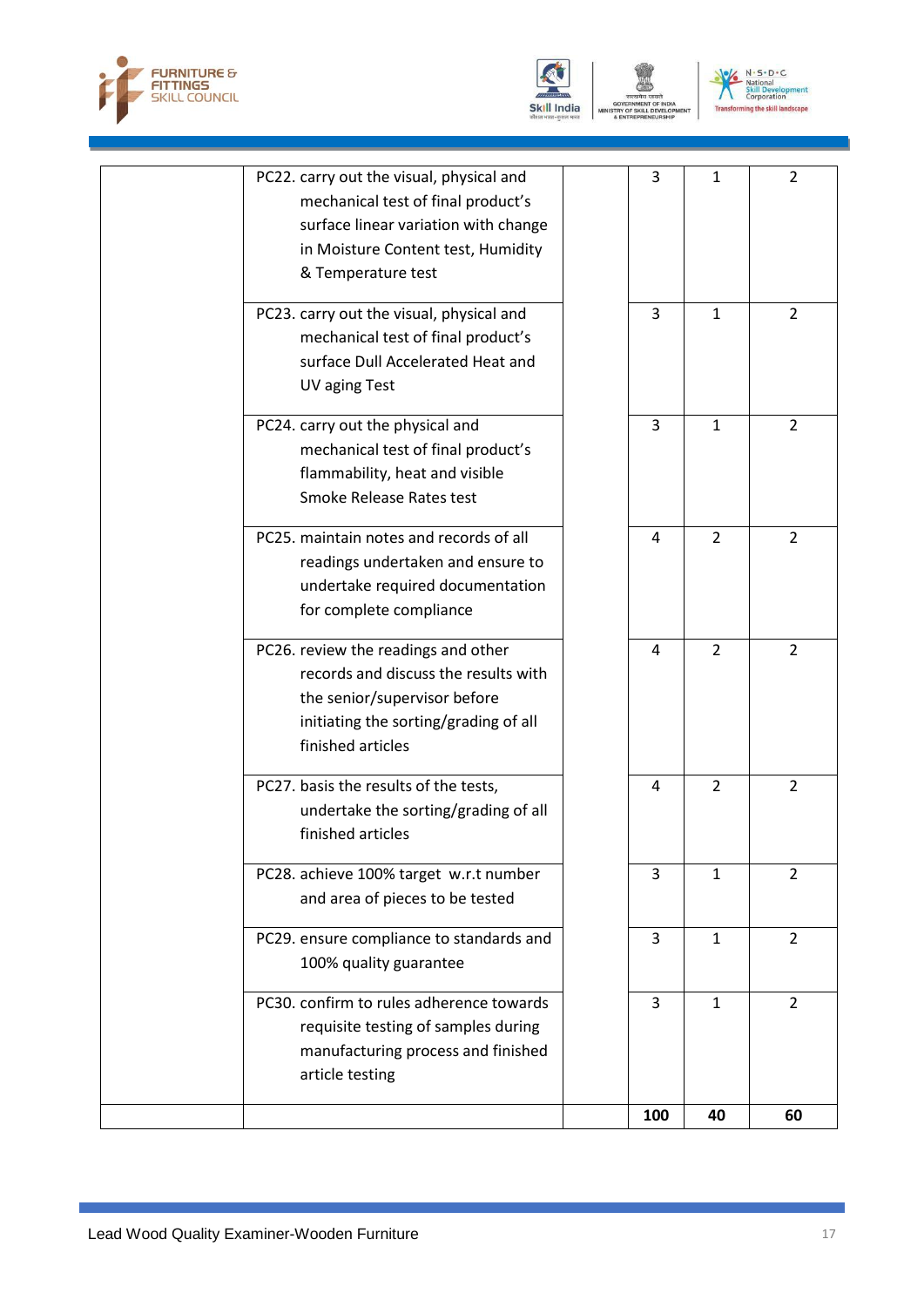





| 3. FFS/N8801            | PC1.              | seek assistance from supervisor or                     | 100 | 3              | $\mathbf{1}$   | $\overline{2}$ |
|-------------------------|-------------------|--------------------------------------------------------|-----|----------------|----------------|----------------|
| <b>Work effectively</b> |                   | any such appropriate authority as                      |     |                |                |                |
| with others             |                   | and when required                                      |     |                |                |                |
|                         | PC <sub>2</sub> . | ask questions and seek                                 |     | $\overline{3}$ | $\mathbf{1}$   | $\overline{2}$ |
|                         |                   | clarifications on work tasks                           |     |                |                |                |
|                         |                   |                                                        |     |                |                |                |
|                         |                   | whenever required<br>seek and obtain clarifications on |     |                |                |                |
|                         | PC <sub>3</sub> . |                                                        |     | 5              | 5              | 0              |
|                         |                   | policies and procedures, from the                      |     |                |                |                |
|                         |                   | supervisor or other authorized                         |     |                |                |                |
|                         |                   | personnel                                              |     |                |                |                |
|                         | PC4.              | identify and report any possible                       |     | 3              | $\mathbf{1}$   | $\overline{2}$ |
|                         |                   | deviations to appropriate                              |     |                |                |                |
|                         |                   | authority                                              |     |                |                |                |
|                         | PC5.              | address the problems effectively                       |     | 5              | $\overline{2}$ | 3              |
|                         |                   | and report if required to                              |     |                |                |                |
|                         |                   | immediate supervisor                                   |     |                |                |                |
|                         |                   | appropriately                                          |     |                |                |                |
|                         | PC6.              | receive instructions clearly from                      |     | 3              | $\mathbf{1}$   | $\overline{2}$ |
|                         |                   | superiors and respond effectively                      |     |                |                |                |
|                         |                   | on the same                                            |     |                |                |                |
|                         | <b>PC7.</b>       | follow escalation matrix in case of                    |     | 6              | 4              | $\overline{2}$ |
|                         |                   | any grievance                                          |     |                |                |                |
|                         |                   |                                                        |     |                |                |                |
|                         | PC8.              | accurately receive information                         |     | 5              | 3              | $\overline{2}$ |
|                         |                   | and instructions from the                              |     |                |                |                |
|                         |                   | supervisor related to one's work                       |     |                |                |                |
|                         | PC9.              | coordinate and cooperate with                          |     | 5              | $\mathbf 0$    | 5              |
|                         |                   | colleagues to achieve work                             |     |                |                |                |
|                         |                   | objectives                                             |     |                |                |                |
|                         | PC10.             | display courteous behaviour at all                     |     | 5              | 0              | 5              |
|                         |                   | times                                                  |     |                |                |                |
|                         | PC11.             | respond politely to customer                           |     | 5              | $\mathbf{1}$   | 4              |
|                         |                   | queries and other team members                         |     |                |                |                |
|                         |                   | PC12. follow work place dress code                     |     | 5              | $\mathbf 0$    | 5              |
|                         |                   |                                                        |     |                |                |                |
|                         | PC13.             | keep work area in a tidy and                           |     | 5              | $\mathbf 0$    | 5              |
|                         |                   | organized state                                        |     |                |                |                |
|                         | PC14.             | adhere to time lines and quality                       |     | 5              | $\overline{2}$ | 3              |
|                         |                   | standards                                              |     |                |                |                |
|                         | PC15.             | follow organizational policies and                     |     | 4              | $\overline{4}$ | $\mathbf 0$    |
|                         |                   | procedures                                             |     |                |                |                |
|                         |                   |                                                        |     |                |                |                |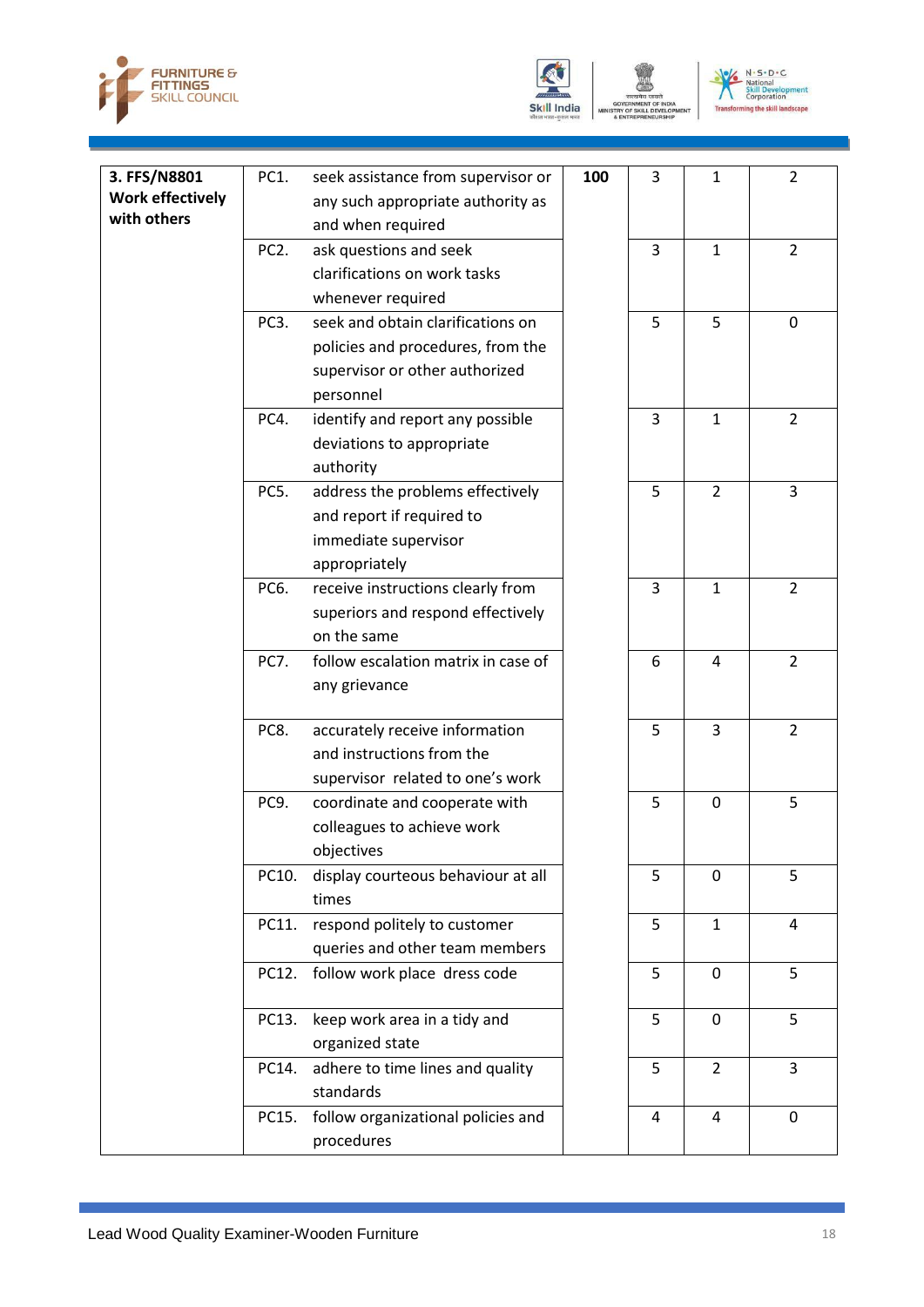





|                               |       | PC16. share information with team     |              | 5   | $\overline{2}$ | 3  |
|-------------------------------|-------|---------------------------------------|--------------|-----|----------------|----|
|                               |       | wherever and whenever required        |              |     |                |    |
|                               |       | to enhance quality and                |              |     |                |    |
|                               |       | productivity at work place            |              |     |                |    |
|                               | PC17. | work together with co-workers in      |              | 6   | 0              | 6  |
|                               |       | a synchronized manner                 |              |     |                |    |
|                               | PC18. | communicate with others clearly,      |              | 6   | 3              | 3  |
|                               |       | at a pace and in a manner that        |              |     |                |    |
|                               |       | helps them to understand              |              |     |                |    |
|                               | PC19. | show respect to other and their       |              | 5   | $\mathbf 0$    | 5  |
|                               |       | work                                  |              |     |                |    |
|                               | PC20. | display active listening skills while |              | 5   | $\mathbf 0$    | 5  |
|                               |       | interacting with others at work       |              |     |                |    |
|                               | PC21. | demonstrate responsible and           |              | 6   | $\mathbf 0$    | 6  |
|                               |       | disciplined behaviors at the          |              |     |                |    |
|                               |       | workplace                             |              |     |                |    |
|                               |       | disciplined behaviors: e.g.           |              |     |                |    |
|                               |       | punctuality; completing tasks as      |              |     |                |    |
|                               |       | per given time and standards; not     |              |     |                |    |
|                               |       | gossiping and idling time;            |              |     |                |    |
|                               |       | eliminating waste, honesty, etc.      |              |     |                |    |
|                               |       |                                       |              |     |                |    |
|                               |       |                                       | <b>Total</b> | 100 | 30             | 70 |
|                               |       |                                       | 100          | 8   | 4              | 4  |
| 4. FFS/N8501<br>Maintain work |       | PC1. handle materials, machinery,     |              |     |                |    |
| area, tools and               |       | equipment and tools safely and        |              |     |                |    |
| machines                      |       | correctly                             |              |     |                |    |
|                               |       | PC2. use correct handling procedures  |              | 8   | $\overline{4}$ | 4  |
|                               |       |                                       |              |     |                |    |
|                               |       | PC3. use materials to minimize waste  |              | 8   | 4              | 4  |
|                               |       |                                       |              |     |                |    |
|                               |       | PC4. prepare and organize work        |              | 8   | 4              | 4  |
|                               |       |                                       |              |     |                |    |
|                               |       | PC5. maintain a clean and hazard free |              | 8   | 4              | 4  |
|                               |       | working area                          |              |     |                |    |
|                               |       | PC6. deal with work interruptions     |              | 8   | 4              | 4  |
|                               |       |                                       |              |     |                |    |
|                               |       | PC7. maintain tools equipment and     |              | 8   | 4              | 4  |
|                               |       | consumables                           |              |     |                |    |
|                               |       |                                       |              |     |                |    |
|                               |       | PC8. work in a comfortable position   |              | 8   | 4              | 4  |
|                               |       | with the correct posture              |              |     |                |    |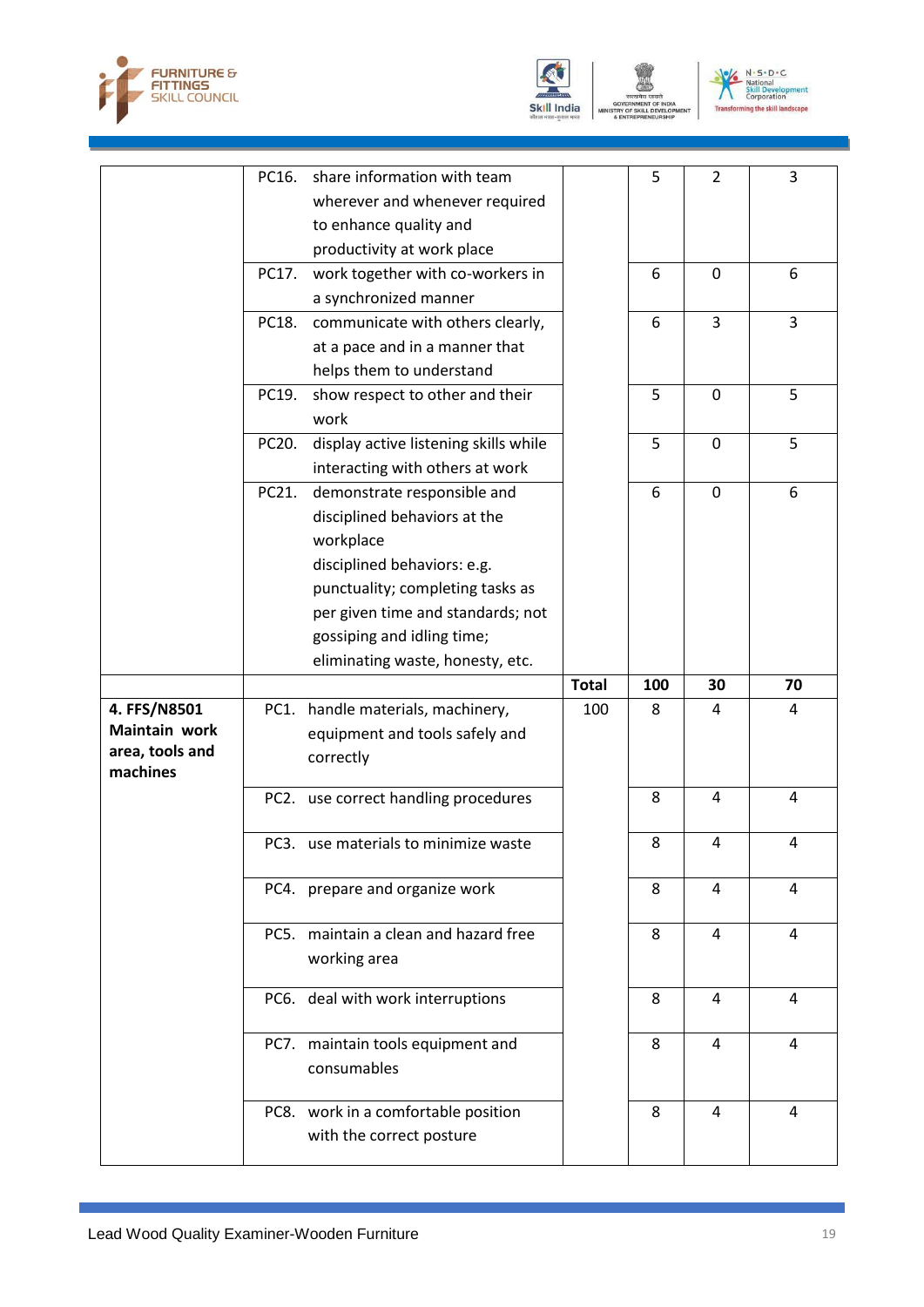





|                                                                    |                   | PC9. use cleaning equipment and<br>methods appropriate for the work<br>to be carried out                                                                                                                              |              | 8              | 4            | 4              |
|--------------------------------------------------------------------|-------------------|-----------------------------------------------------------------------------------------------------------------------------------------------------------------------------------------------------------------------|--------------|----------------|--------------|----------------|
|                                                                    |                   | PC10. dispose of waste safely in the<br>designated location                                                                                                                                                           |              | 8              | 5            | 3              |
|                                                                    |                   | PC11. store cleaning equipment safely<br>after use                                                                                                                                                                    |              | $\overline{7}$ | 3            | 4              |
|                                                                    |                   | PC12. ensure safe and correct handling of<br>materials, equipment and tools                                                                                                                                           |              | $\overline{7}$ | 3            | 4              |
|                                                                    |                   | PC13. maintain appropriate environment<br>to protect stock from pilfering,<br>theft, damage and deterioration                                                                                                         |              | 6              | 3            | 3              |
|                                                                    |                   |                                                                                                                                                                                                                       | <b>Total</b> | 100            | 50           | 50             |
| 5. FFS/N8601<br><b>Ensure health</b><br>and safety at<br>workplace | PC1.              | work safely at all times, complying<br>with health and safety legislation,<br>regulations and other relevant<br>guidelines                                                                                            | 100          | 3              | 2            | 1              |
|                                                                    | PC <sub>2</sub> . | ensure that health and safety<br>instructions applicable to the work<br>place are being followed                                                                                                                      |              | 3              | 1            | $\overline{2}$ |
|                                                                    | PC <sub>3</sub> . | check the worksite for any<br>possible health and safety hazards                                                                                                                                                      |              | 3              | $\mathbf{1}$ | $\overline{2}$ |
|                                                                    | PC4.              | follow manufacturers' instructions<br>and job specifications relating to<br>safe use of materials specifically<br>chemicals and power equipment                                                                       |              | 3              | $\mathbf{1}$ | $\overline{2}$ |
|                                                                    | PC5.              | ensure safe handling and disposal<br>of waste and debris                                                                                                                                                              |              | 3              | 0            | 3              |
|                                                                    | PC6.              | identify and report any hazards<br>and potential risks/ threats to<br>supervisors or other authorized<br>personnel Hazards: sharp edged<br>tools, hazardous surfaces, physical<br>hazards, electrical hazards, health |              | 3              | $\mathbf{1}$ | $\overline{2}$ |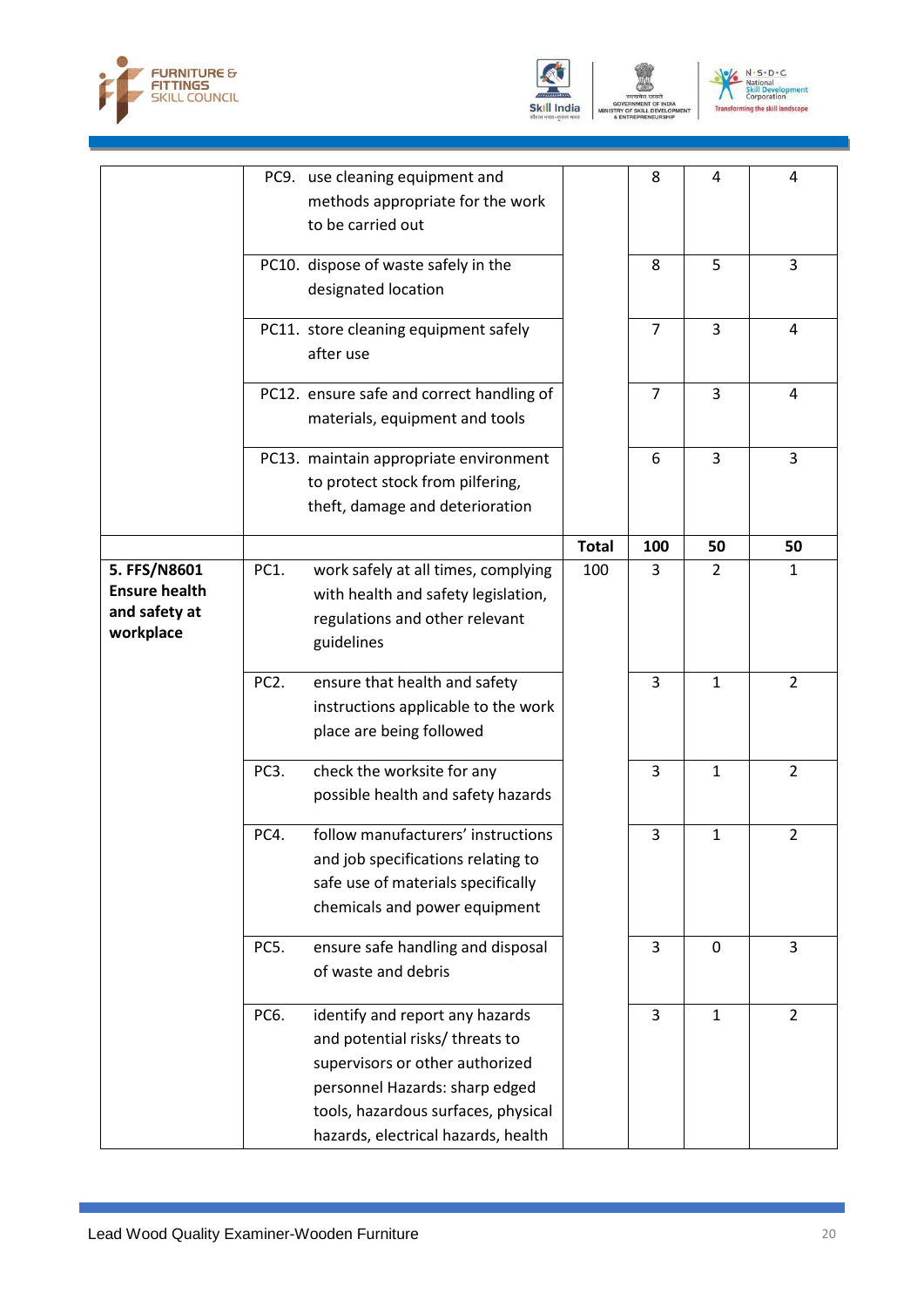



 $N \cdot 5 \cdot D \cdot C$ <br>
National<br>
Skill Development<br>
Corporation  $M$ corporation<br>ing the skill landscape

|             | hazards from chemicals and other  |   |                |                |
|-------------|-----------------------------------|---|----------------|----------------|
|             |                                   |   |                |                |
|             | such toxic material etc.          |   |                |                |
| <b>PC7.</b> | undertake first aid activities in | 3 | $\mathbf 0$    | 3              |
|             |                                   |   |                |                |
|             | case of any accident, if required |   |                |                |
|             | and asked to do so                |   |                |                |
| PC8.        | select and use appropriate        | 3 | $\mathbf 0$    | 3              |
|             | personal protective equipment     |   |                |                |
|             | compatible to the work and        |   |                |                |
|             | compliant to relevant             |   |                |                |
|             | occupational health and safety    |   |                |                |
|             | guidelines                        |   |                |                |
|             | Personal protective equipment:    |   |                |                |
|             | masks, safety glasses, head       |   |                |                |
|             | protection, ear muffs, safety     |   |                |                |
|             | footwear, gloves, aprons etc.     |   |                |                |
| PC9.        | maintain correct body posture     | 3 | 0              | 3              |
|             | while standing and working for    |   |                |                |
|             | long hours and carrying heavy     |   |                |                |
|             | materials                         |   |                |                |
|             |                                   |   |                |                |
| PC10.       | lift, carry or move heavy wooden  | 4 | $\overline{2}$ | $\overline{2}$ |
|             | furniture and accessories from    |   |                |                |
|             | one place to another using        |   |                |                |
|             | approved safe working practices   |   |                |                |
|             |                                   |   |                |                |
| PC11.       | handle all required tools,        | 4 | $\overline{2}$ | $\overline{2}$ |
|             | machines, materials & equipment   |   |                |                |
|             | safely                            |   |                |                |
| PC12.       | adhere to relevant occupational   | 3 | 0              | 3              |
|             |                                   |   |                |                |
|             | safety policies while handling    |   |                |                |
|             | sharp tools to make and install   |   |                |                |
|             | furniture and fittings            |   |                |                |
| PC13.       | take safety measures while        | 3 | $\mathbf 0$    | 3              |
|             | handling glass, heavy wood,       |   |                |                |
|             | materials, chemicals etc.         |   |                |                |
| PC14.       | apply good housekeeping           | 3 | $\overline{2}$ | $\mathbf{1}$   |
|             |                                   |   |                |                |
|             | practices at all times Good       |   |                |                |
|             | housekeeping practices:           |   |                |                |
|             | clean/tidy work areas,            |   |                |                |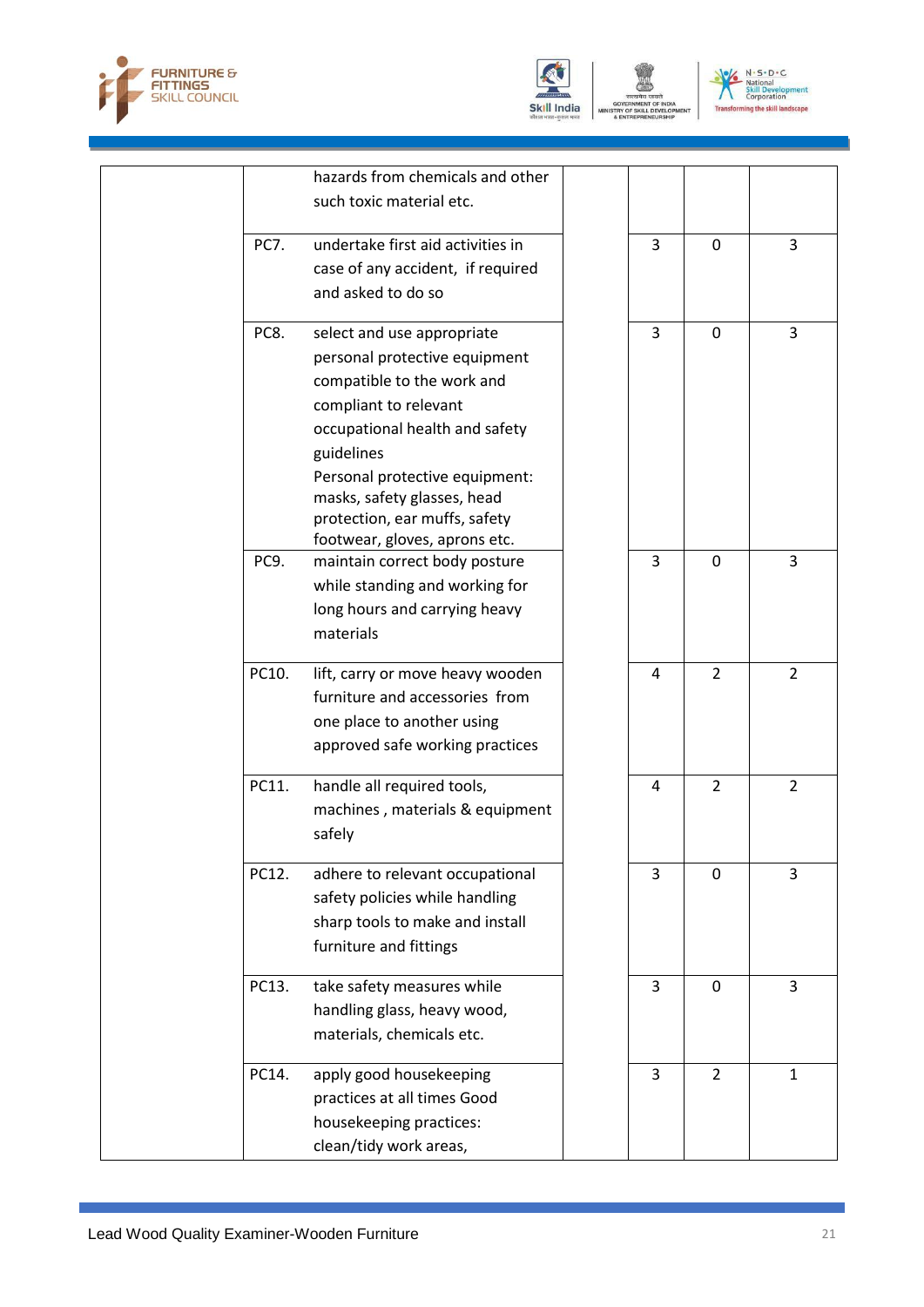





|       | removal/disposal of waste                                               |                |                |                |
|-------|-------------------------------------------------------------------------|----------------|----------------|----------------|
|       | products, protect surfaces                                              |                |                |                |
| PC15. | report accident/incident report to                                      | 3              | $\mathbf{1}$   | $\overline{2}$ |
|       | authorised personal                                                     |                |                |                |
|       |                                                                         |                |                |                |
| PC16. | perform basic safety checks                                             | 3              | $\overline{2}$ | $\mathbf{1}$   |
|       | before operation of all machines,                                       |                |                |                |
|       | tools and electrical equipment                                          |                |                |                |
| PC17. | follow recommended material                                             | 3              | $\mathbf{1}$   | $\overline{2}$ |
|       | handling procedure to control                                           |                |                |                |
|       | damage and personal injury                                              |                |                |                |
|       |                                                                         |                |                |                |
| PC18. | follow safe working practices at all                                    | 3              | $\mathbf{1}$   | $\overline{2}$ |
|       | times                                                                   |                |                |                |
| PC19. | follow appropriate procedure in                                         | 3              | $\mathbf{1}$   | $\overline{2}$ |
|       | case a of fire emergency                                                |                |                |                |
|       |                                                                         |                |                |                |
| PC20. | follow electrical safety measures                                       | $\overline{4}$ | $\overline{2}$ | $\overline{2}$ |
|       | while working with electrically                                         |                |                |                |
|       | powered tools & equipment                                               |                |                |                |
| PC21. | follow agreed work location                                             | $\overline{3}$ | $\mathbf{1}$   | $\overline{2}$ |
|       | procedures in the event of an                                           |                |                |                |
|       | emergency or an accident                                                |                |                |                |
| PC22. | follow emergency and evacuation                                         | 3              | $\mathbf{1}$   | $\overline{2}$ |
|       | procedures in case of accidents,                                        |                |                |                |
|       | fires, natural calamities                                               |                |                |                |
|       |                                                                         |                |                |                |
| PC23. | check and ensure general health                                         | 4              | $\mathbf{1}$   | 3              |
|       | and safety equipment are                                                |                |                |                |
|       | available at work site                                                  |                |                |                |
|       | General health and safety                                               |                |                |                |
|       | equipment: fire extinguishers; first                                    |                |                |                |
|       | aid equipment; safety instruments<br>and clothing; safety installations |                |                |                |
|       | (e.g. fire exits, exhaust fans)                                         |                |                |                |
| PC24. | comply with restrictions imposed                                        | 3              | $\mathbf 0$    | 3              |
|       | on harmful chemicals inside work                                        |                |                |                |
|       | area during working hours                                               |                |                |                |
|       |                                                                         |                |                |                |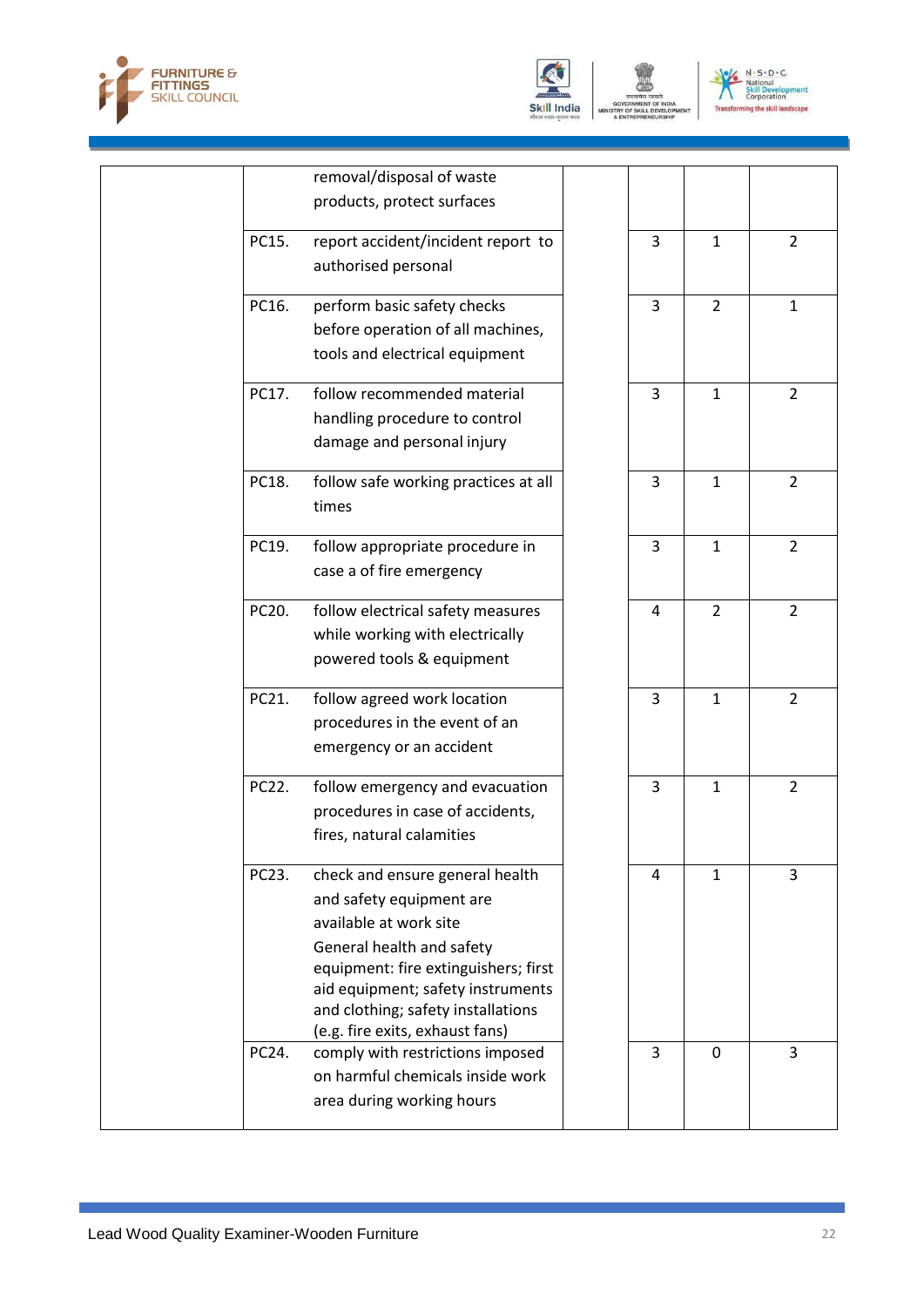





| PC25. | correctly demonstrate rescue<br>techniques applied during fire<br>hazard                                                                                                                                                                                                                                                                                                                                                                                                                                                                                                                                                                                                                                                                                                                | 3 | $\mathbf 0$    | 3              |
|-------|-----------------------------------------------------------------------------------------------------------------------------------------------------------------------------------------------------------------------------------------------------------------------------------------------------------------------------------------------------------------------------------------------------------------------------------------------------------------------------------------------------------------------------------------------------------------------------------------------------------------------------------------------------------------------------------------------------------------------------------------------------------------------------------------|---|----------------|----------------|
| PC26. | demonstrate good housekeeping<br>in order to prevent fire hazards                                                                                                                                                                                                                                                                                                                                                                                                                                                                                                                                                                                                                                                                                                                       | 3 | 0              | 3              |
| PC27. | demonstrate the correct use of a<br>fire extinguisher                                                                                                                                                                                                                                                                                                                                                                                                                                                                                                                                                                                                                                                                                                                                   | 3 | $\overline{2}$ | $\mathbf{1}$   |
| PC28. | demonstrate how to free a person<br>from electrocution                                                                                                                                                                                                                                                                                                                                                                                                                                                                                                                                                                                                                                                                                                                                  | 3 | $\mathbf{1}$   | $\overline{2}$ |
| PC29. | respond promptly and<br>appropriately to an accident<br>situation or medical emergency                                                                                                                                                                                                                                                                                                                                                                                                                                                                                                                                                                                                                                                                                                  | 3 | 0              | 3              |
| PC30. | participate in emergency<br>procedures Emergency<br>procedures: raising alarm,<br>safe/efficient, evacuation, correct<br>means of escape, correct<br>assembly point, roll call, correct<br>return to work                                                                                                                                                                                                                                                                                                                                                                                                                                                                                                                                                                               | 3 | $\mathbf 0$    | 3              |
| PC31. | use the various appropriate fire<br>extinguishers on different types of<br>fires correctly<br>Types of fires: Class A: e.g.<br>ordinary solid combustibles, such<br>as wood, paper, cloth, plastic,<br>charcoal, etc.; Class B: flammable<br>liquids andgases, such as gasoline,<br>propane, diesel fuel, tar, cooking<br>oil, and similar substances; Class<br>C: e.g. electrical equipment such<br>as appliances, wiring, breaker<br>panels, etc. These categories of<br>fires become Class A, B, and D<br>fires when the electrical<br>equipment that initiated the fire is<br>no longer receiving electricity);<br>Class D: combustible metals such<br>as magnesium, titanium, and<br>sodium (These fires burn at<br>extremely high temperatures and<br>require special suppression | 3 | $\mathbf{1}$   | $\overline{2}$ |